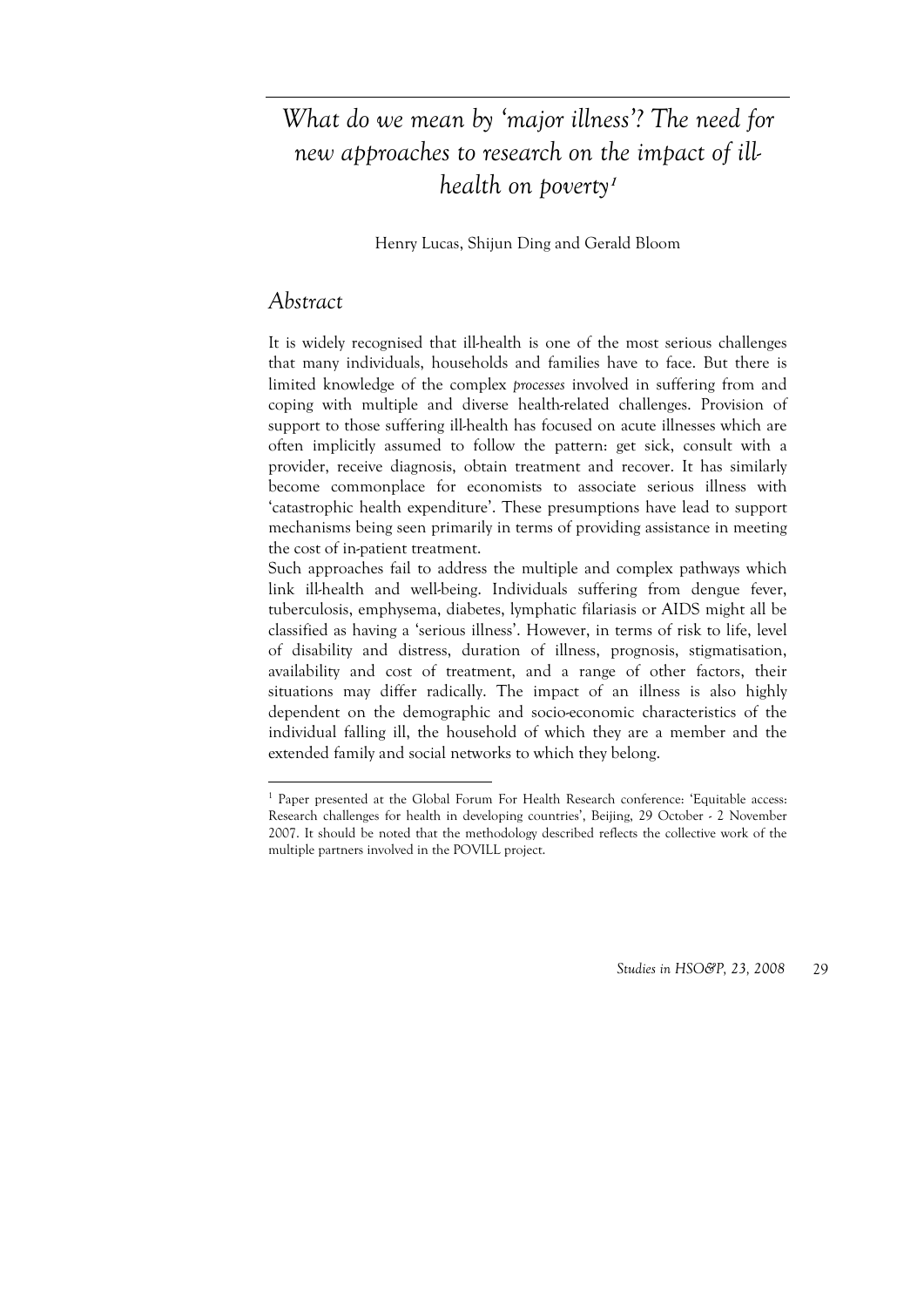Research in Cambodia, China and Laos has focused on households affected by a 'major illness', defined broadly in terms of risk to household livelihoods. It was based on an innovative approach involving in-depth, oneyear retrospective studies. Its purpose was to investigate the *processes* set in motion as different types of households coped with different types of health problem.

### *Introduction*

#### POVERTY AND ILL-HEALTH

It is widely recognised that ill-health is one of the most serious challenges that many individuals, households and families have to face. Apart from the pain and distress suffered by the affected person and those who care for them, serious illness can have a wide range of deleterious impacts and is generally accepted to be a common cause of household impoverishment (Gertler and Gruber 2002; Wagstaff and Van Doorslaer 2003). There is also evidence that health shocks<sup>2</sup> are seen by the poor themselves as one of their greatest concerns: "*loss of income coupled with cost of treatment and the transformation of a wage-earner into a dependent-make injury and illness common triggers of impoverishment*" (Narayan *et al*. 2000). A recent series of participatory studies in Kenya, Uganda, India and Peru found "that healthcare is overwhelmingly the single-most important reason for households descending into poverty" (Khrisna 2006). However, while there is a considerable literature on economic impacts and associated 'coping strategies' in relation to ill-health in general (e.g. Sauerborn, Adams and Hien 1996) and for some specific diseases (Russell 2004), there is limited detailed knowledge as to the *process* whereby different types of households are affected by and cope with the great variety of serious health-related challenges they may encounter.

Many studies, often because of the limitations of available data sources, have simply not addressed the multiple and complex pathways which link ill-health and well-being. These pathways can be seen as reflecting

30 *Studies in HSO&P, 23, 2008* 

 $\overline{a}$ 

<sup>&</sup>lt;sup>2</sup> The word 'shock' has become part of the core language of the Social Protection literature (e.g. World Bank 2001, Chapter 8). As indicated below, it is the view of the authors that this language often fails to appropriately address the diversity of the effects of ill-health and injury on individuals and households.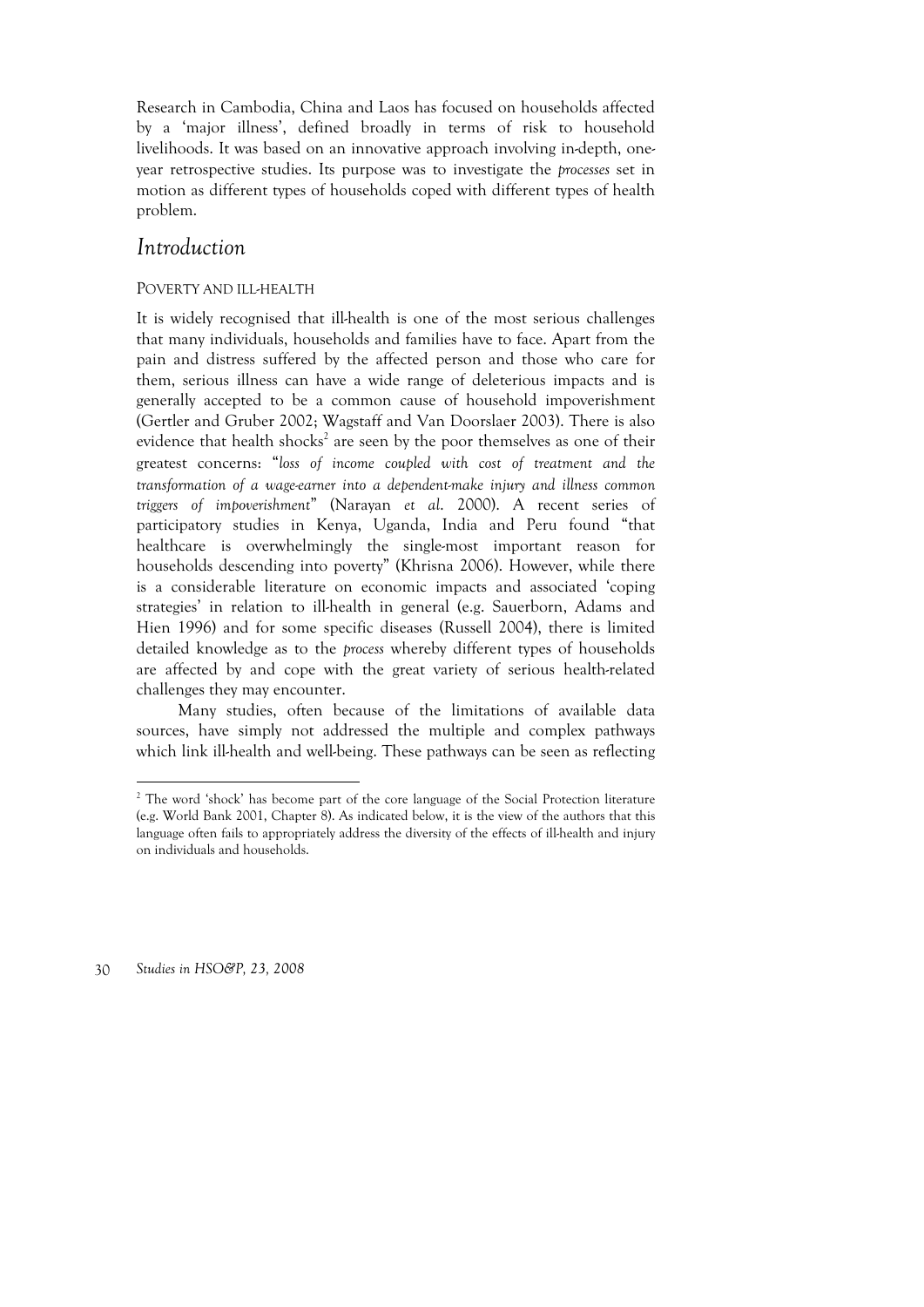the combined effects of a multiplicity of factors including:

- The variable nature of health problems. To take just a few examples, individuals suffering from dengue fever, TB, emphysema, diabetes, lymphatic filariasis or AIDS might all be classified as having a 'serious illness'. However, in terms of the risk to life, level of disability and distress, duration of illness, prognosis, physical availability and cost of treatment, and a range of other factors, their situations may differ radically.
- The demographic and socio-economic characteristics of the individual falling ill, the household of which they are a member and the extended family and social networks to which they belong. For example, loss of an adult worker following an accident may be disastrous for a small, isolated household but a minor problem where other family members are able and willing to absorb any addition workload. In many countries the outcome of a serious illness in a poor rural household may depend primarily on the availability of support from relative rich, urban-based relatives.
- Local and national employment opportunities, that for example may allow those disabled by long-term illness to find alternative sources of income generation.
- The effectiveness of formal or informal mechanisms (at national local or community level) intended to assist distressed households.
- The functioning of the health system and, in particular, the availability of safe, effective, affordable and trusted care.

It has recently become commonplace for health economists<sup>3</sup> to use the term 'catastrophic health expenditure' when referring to situations in which household expenditures on healthcare exceed a given proportion of 'disposable income', typically estimated as total consumption expenditure less spending required to meet basic subsistence needs (Xu *et al*. 2003). It is argued here that such indicators, while of considerable interest, should by no means be seen as adequately reflecting the range of issues which need to be addressed in either understanding the links between ill-health and poverty or

-

<sup>&</sup>lt;sup>3</sup> Note that the medical community and health insurers use the term 'catastrophic illness', the former basing their classification on the specific diagnosis, the required intervention and the characteristics of the patient, and the latter on the absolute cost of treatment.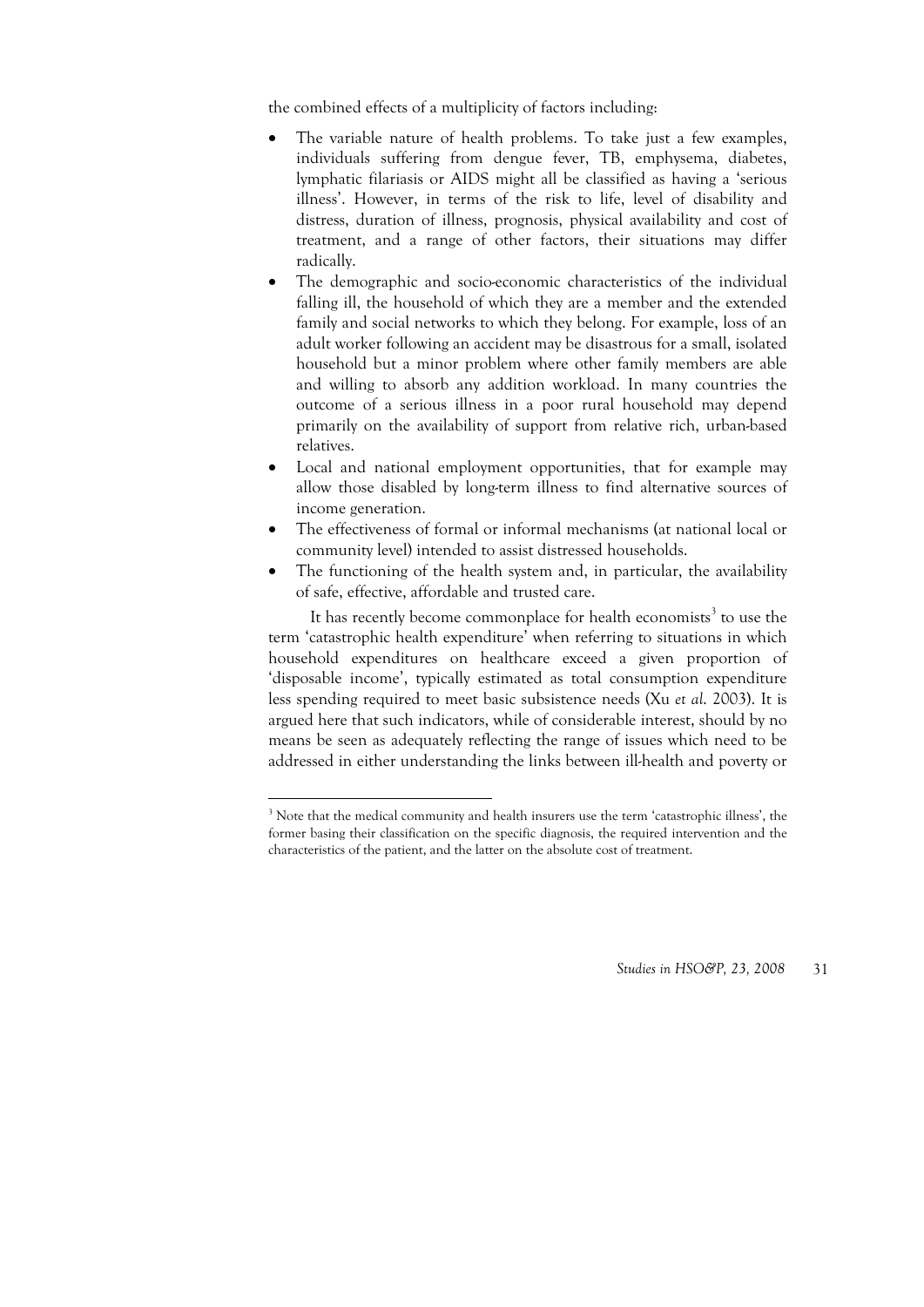in designing social support mechanisms. To make an obvious point, it is difficult to understand why the word 'catastrophic' should be applied in cases where individuals with substantial wealth elect to spend part a large sum on healthcare  $\epsilon$  for example to replace painful hip joints, but not to cases where a poorer individual has to cope with similar disabilities because they cannot afford such treatment. Of particular concern is a tendency for policy-makers who adopt the catastrophic expenditure language to make the implicit assumption that illness-related poverty is primarily a consequence of such expenditures and that they relate almost exclusively to inpatient treatment costs.

In practice, detailed household studies show a variety of mechanisms through which health shocks and poverty interact (Russell and Gilson 2006; Knaul *et al*. 2006). Serious acute events may indeed require costly hospital care. However, chronic illnesses and even comparatively less serious recurrent acute health problems (common in households with large numbers of young children) can also place a major strain on household financial resources. Long-term conditions that completely or partially disable the sufferer and may follow a gradual course of increasing economic and possibly physical dependency on other household members are especially burdensome. Heart disease, AIDS, Lymphatic Filariasis and some cancers are examples of this kind of challenge. Injuries resulting in the loss of sight or limbs may entail limited health expenditures but have serious consequences in terms of paid employment or the viability of household enterprises. A variety of conditions, for example vitiligo, incontinence and even some STIs, may have limited immediate consequences in terms of physical health, income or expenditures but potentially extremely serious social implications in terms of loss of status, isolation, rejection and persecution. If we endorse the now almost universally accepted paradigm that poverty is a multifaceted phenomenon, covering not only financial but many other dimensions of deprivation (e.g. OECD/DAC 2001; World Bank 2001), individuals afflicted in these ways might reasonably be described as experiencing illnessinduced poverty. Moreover, in many cases social exclusion will lead to severe constraints on employment opportunities, resulting in long-run economic decline. These very different types of shock call for very different responses.

As indicated above, a focus on health expenditures also crucially ignores the fact that many of the poor, and possibly most of the very poorest, spend very little - even as a percentage of total expenditure - on health care,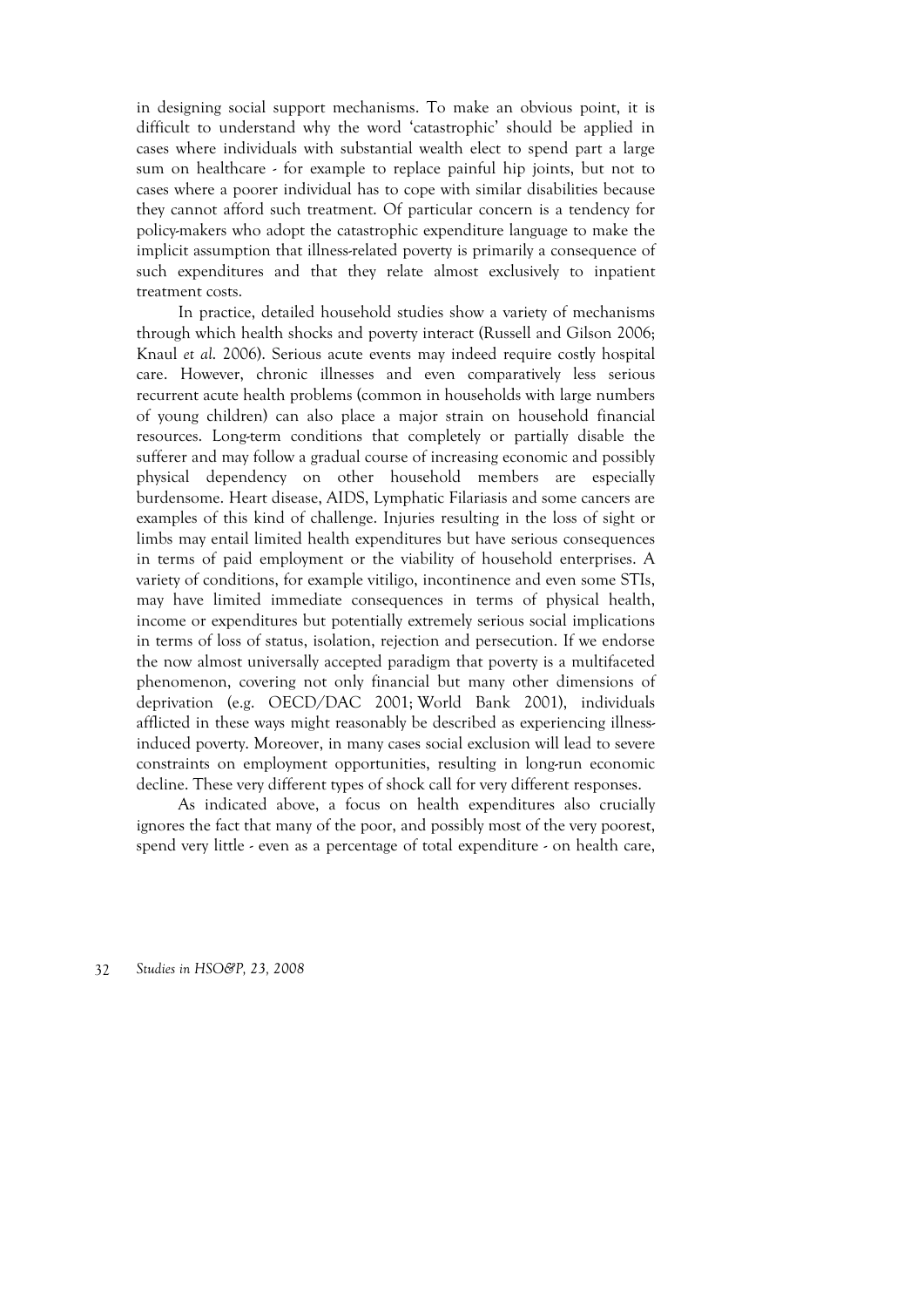simply because they are unable or unwilling to access qualified providers given other demands on their extremely limited resources. As a recent study in Chad highlights, "households ignore health problems - absorbing them into the experience of everyday life … When illnesses appear as crises it is often because … easily treatable problems spiral out of control." (Leonard 2005). Of course, immiserating expenditure on health care is an important issue, but it should not preclude a focus on the potentially immiserating effects of not accessing health care when needed, especially as it is the poorest households who are more likely to experience the latter.

For example, when a key worker is incapacitated, household labour supply is reduced and demand increased, as care of the sick individual places additional burdens on other members, especially women. Any consequent reduction in household production would be exacerbated by expenditure on health care, if such care were available and accessible. In a poor household such expenditure will often necessitate reduced food consumption (World Bank 2001), possibly impacting on labour productivity. Over time it may lead to a run down of savings; forced borrowing at high rates of interest; and/or sale of physical assets, possibly further reducing income flows if this includes land, livestock or production tools and equipment. At each stage of an illness, household members have to make difficult judgements as to the costs and benefits of alternative health care seeking strategies - including the strategy of not seeking care.

Research on health shocks and interventions designed to support households in coping with them has to address two other complicating factors. These relate to the wide range of perceptions, attitudes and beliefs which different populations attach to health issues. First, in some developing countries much expenditure on health care, perhaps especially by the poor, is wasted, at least in clinical terms, on inappropriate, ineffective, unnecessary or even dangerous treatments, often prescribed by providers with no formal qualifications (Fabricant, Kamara and Mills 1999; Mills, Rasheed and Tollman 2006). Assisting households to purchase such treatments would generally be seen as counterproductive, though given the power of the placebo effect (Ernst and Herxheimer 1996) and the multiple factors which determine attitudes to different sources of healthcare knowledge (Gilson 2005; Russell 2005), the general population and the medical profession may well disagree as to which treatments should be so regarded. Many governments and agencies have found the concept of consumer-lead,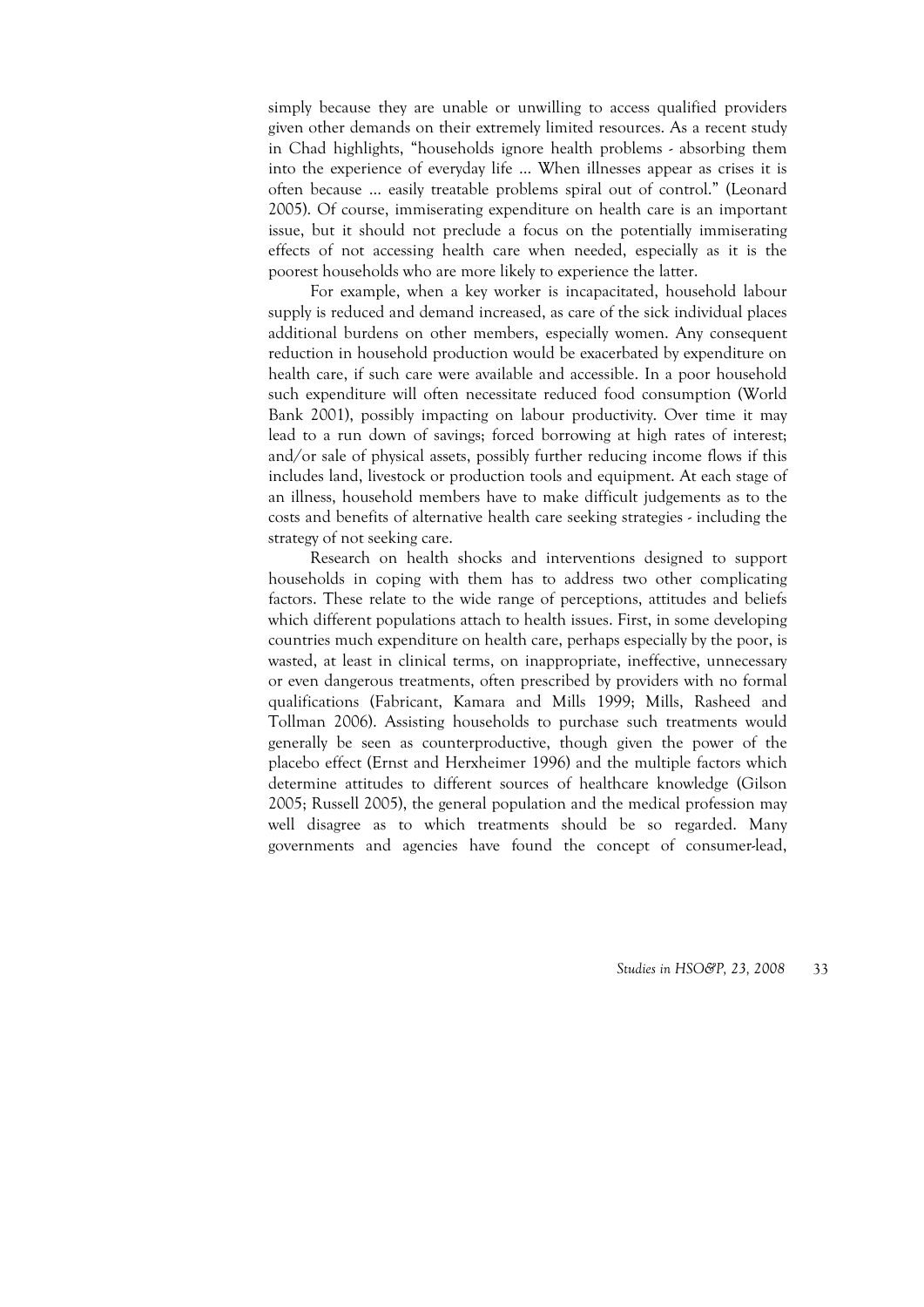demand-side financing attractive (Ensor 2003), partly on the grounds that it 'empowers' those consumers to demand better services from providers. However, assuming that this removes the requirement for effective supplyside interventions to influence and ultimately regulate the behaviour of providers would be a very high-risk strategy in many countries, given the information asymmetry between those claiming possession of health expertise and their clients (Hammer and Berman 1995).

Second, and more contentiously, it is possible to argue that interventions which tend to make treatment attainable but only at substantial cost need very careful consideration. For example, many of the serious funding problems currently confronting health care systems in developed and transition countries relate to the availability of expensive, and sometimes only moderately effective, treatments which may prolong the life of elderly patients (Westerhout and Pellikan 2005). In countries where health care costs are primarily met from current income or limited savings, should interventions be introduced which make it possible for the poor to purchase effective treatments for their aged relatives with serious illness but only if they - and their children - make major, and possibly permanently damaging, sacrifices? Similar, and in many respects even more difficult, issues arise in relation to the treatment of AIDS. How can households or extended families refuse their members long term treatment with ARVs, even if the possibly heavily subsidised cost remains high enough to gradually drive then into destitution? A very heavy 'burden of choice' may be placed on households already living under constant stress by such well-intentioned initiatives.

#### LIMITATIONS OF EXISTING SUPPORT SYSTEMS

The complex nature of health shocks and the limited current understanding of their impact mechanisms can be a source of frustration for those attempting to design effective interventions. However, disregard of that complexity and the fact that "*Fighting iatrogenic poverty calls for more than just establishing some kind of social health insurance*" (Meessen *et al.* 2003), carries high risks. The insufficiently considered application of potentially useful concepts such as catastrophic health expenditure has encouraged the implementation of somewhat simplistic strategies which fail to address the needs of large numbers of the poor and especially the very poor. As indicated above, discussion around the provision of support for those suffering ill-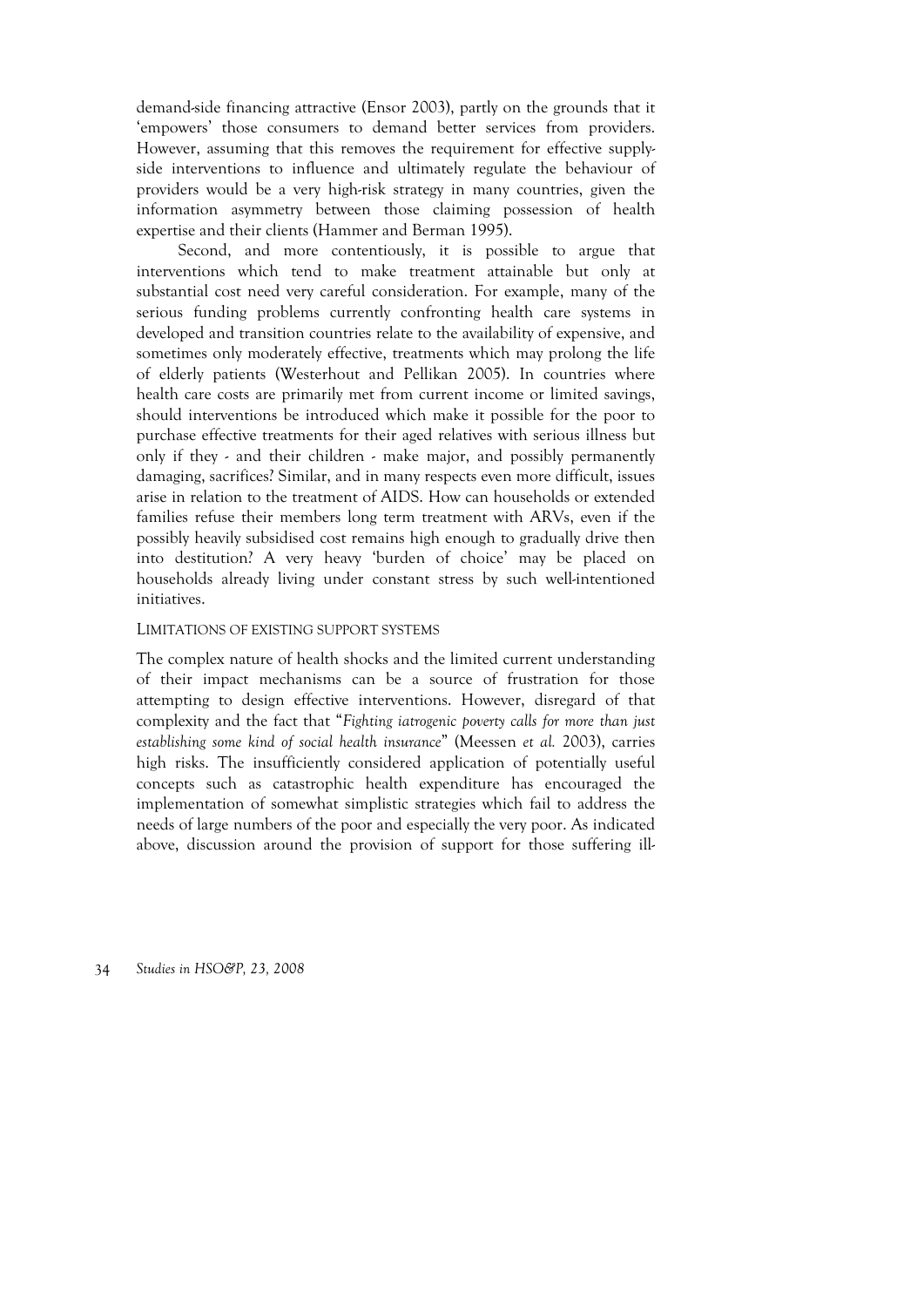health has tended to focus on acute illness episodes with a trajectory which might be crudely characterised as: get sick, consult with a provider, receive diagnosis, obtain treatment, recover. Support has been seen in terms of providing assistance to meet the cost of consultation and treatment, typically via a combination of: narrowly targeted and often disease-specific exemptions for selected population groups; establishment of (possibly subsidised) 'critical illness' insurance schemes for the majority; and a variety of safety net arrangements for the poorest. The focus on treatment costs for serious acute illness episodes is understandable in terms of the operation of support schemes. For example, many are designed solely to provide financial assistance in meeting hospital inpatient care costs (STEP Programme 2005). From the point of view of scheme management this has considerable advantages: illnesses resulting in inpatient episodes are a tiny proportion of the total, which limits the number of transactions undertaken by the scheme; each episode can be considered as an isolated event taking place over a fixed period; and there will typically be detailed documentation on diagnosis, treatment, outcome and costs, allowing rigorous financial monitoring of expenditures and at least the possibility of effectively regulating the quality of services provided.

However convenient from an administrative perspective, it seems evident that such an approach neglects whole areas of serious health-related needs - physical, psychological and social. It is possible that this narrow focus is warranted, given realistic levels of funding and the need therefore to both prioritise and to ensure financial probity and clinical standards. However, such a case must be argued, not simply assumed. Given that substantial public resources are typically invested in the establishment of support schemes with the professed objective of reducing the impact of ill-health on targeted populations, it seems reasonable to assess the full range and severity of such impacts before deciding how those resources would be best allocated. It is argued here that such assessments have rarely been undertaken. This was the starting point for the project described below.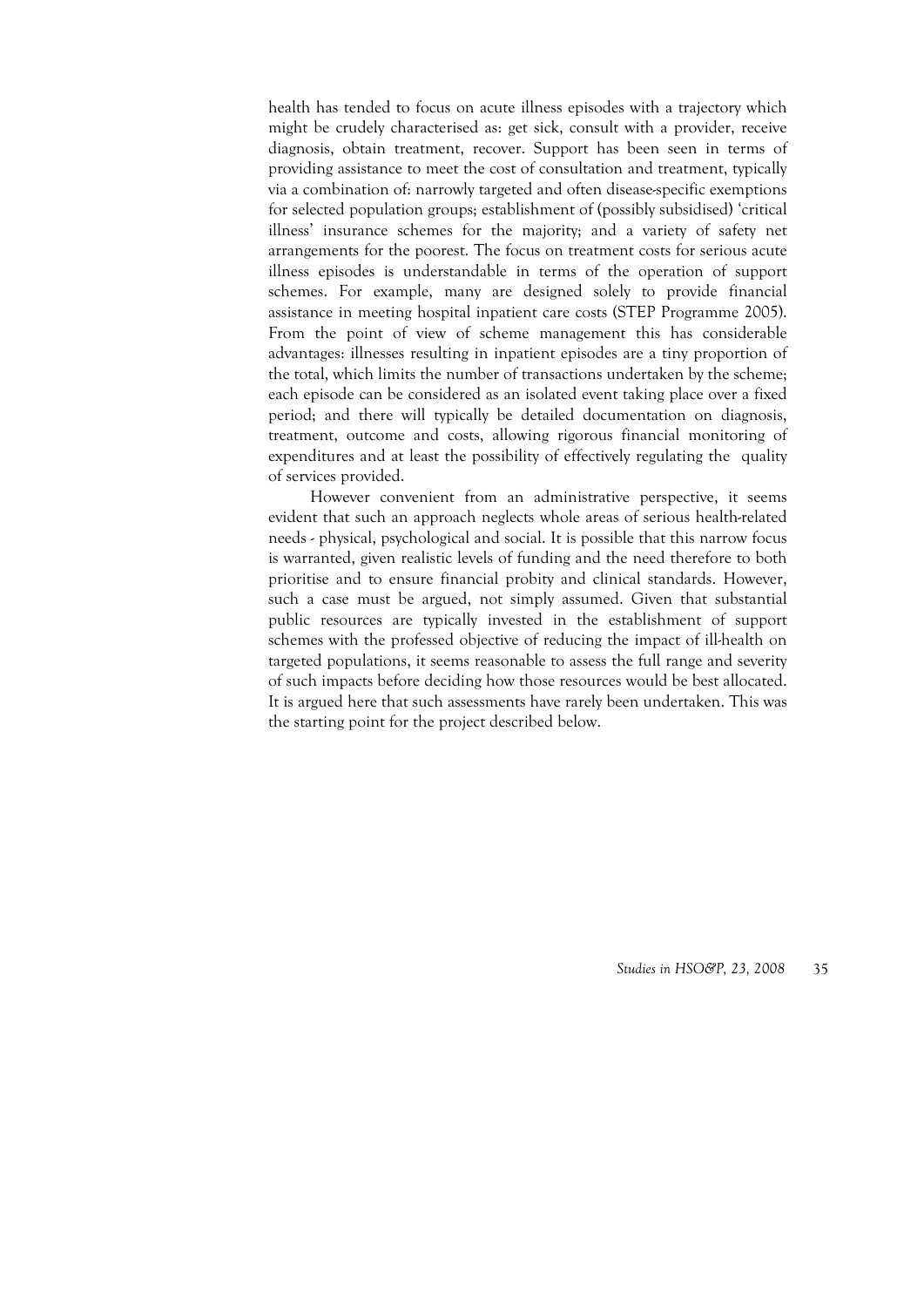# *The 'Poverty and Illness' (POVILL) project*

The aim of the POVILL project was to understand the potentially complex impacts of ill-health on household livelihoods for a reasonably large number<sup>4</sup> of affected households in selected study areas in three countries, Cambodia, China and Laos. At an early stage in the design it was agreed that these households should be selected using a strict probability sampling approach such that it was possible to make valid statistical inferences to the overall study area populations. This was seen as highly desirable in terms of influencing policy makers in each country who are involved in the design of social support mechanisms intended to assist households in coping with illness. Note that it precluded a number of alternative and less resource costly methods of identifying relevant households such as sampling from facility or support scheme records (as many individuals with major illness fail to seek care from a qualified provider), purposive selection based on the judgement of local officials or community based exercises. POVILL was specifically intended to identify an *unbiased* sample of households affected by major health problems.

The study focused on households affected by a 'major illness', which was conceived very broadly as indicating health problems which had the potential to seriously damage household livelihood strategies, increasing the risk of impoverishment. The primary causal pathways to impoverishment were seen as: increased expenditures on inpatient and/or outpatient care; and/or limitations on household productive and reproductive<sup>5</sup> activities, linked to illness-induced changes in household labour demand and supply. Note that the study was concerned with the *potential* impact of health problems on individual and household well-being because one main objective was to identify those factors - relating to the characteristics of the illness, affected individual, household, healthcare system, support

36 *Studies in HSO&P, 23, 2008* 

 $\overline{a}$ 

<sup>4</sup> Roughly speaking, sufficient to permit the defensible use of statistical analysis.

<sup>&</sup>lt;sup>5</sup> This use of the word *reproductive* derives from the literature on social reproduction and refers to the functions of households in the following areas: 1. capacity to produce and rear children, 2. day-to-day maintenance of households through food processing and cooking, care of children and other dependents, cleaning etc., 3. maintenance of household viability intergenerationally through securing necessary economic inputs and social relations (adapted from Young 1981).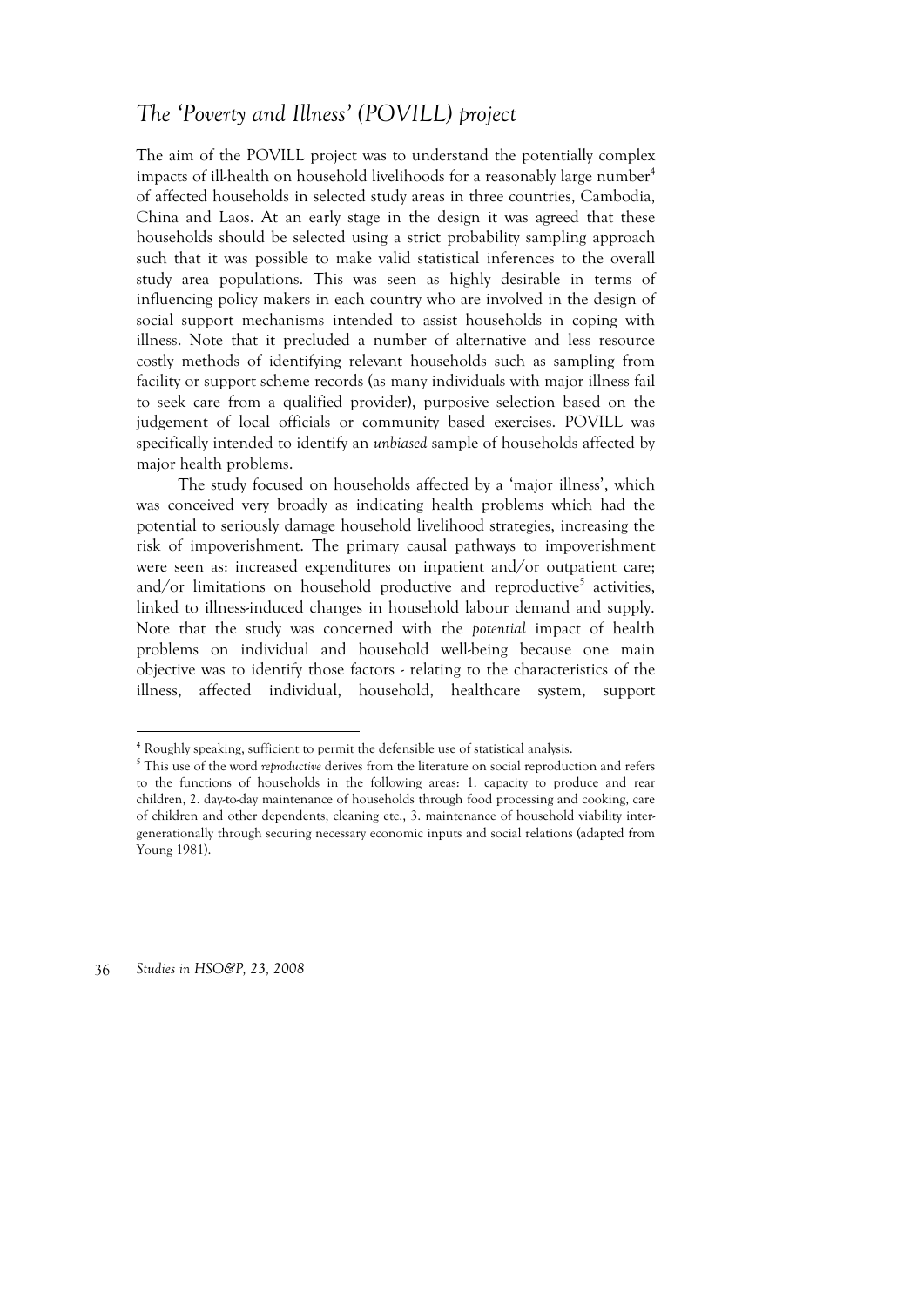mechanisms, etc - which tended to determine the magnitude of the impact experienced.

#### RESEARCH METHODOLOGY

Existing knowledge about illness-poverty linkages is mostly derived from questionnaire surveys that collect information on health service utilisation and expenditure, typically on the basis of a two-week or one-month recall for acute illness-episodes and a one year recall for inpatient treatments. The findings of such surveys have been very useful in drawing attention to key issues, but provide very limited information as to how specific types of illness, affecting specific members, impact various types of household differentiated for example in terms of size, demographic composition, asset ownership, access to social support networks, etc. In particular, it is extremely difficult using cross-sectional surveys, even if a 'before-and-after' strategy is adopted (i.e. running two surveys separated by a suitable time period), to adequately capture the step-by-step *process* whereby households cope, or fail to cope, with the immediate, short-term and longer-term consequences of ill-health. Knowledge of such processes seems a pre-requisite for the design of schemes designed to support household coping strategies.

Ideally, such information might be gathered by directly monitoring affected households, as evidenced by the substantial body of work based on anthropological case studies of households containing members with specific illnesses, especially HIV/AIDS (Seeley 1995; Thomas 2006). However, these seem to be necessarily limited in terms of the number of households that can be studied (given the level of expertise required), and the extent to which they can seen as representative of the general population. Longitudinal sample surveys have been used successfully to monitor health care seeking behaviour (Tipping and Segall 1996; Lucas and Nuwagaba 1999). However, these also have limitations. They tend to be based on the completion of relatively simple data sheets by local community members and it may be unrealistic to expect that such people can be trained to record the complex processes described above. In addition, such surveys have mainly been used to collect data predominantly relating to minor illness episodes in a limited number of small communities over a relatively short time period. Even where population health status is poor, major illness events are much less common, which would imply either that surveyed populations would have to be substantially larger or that monitoring would have to take place over a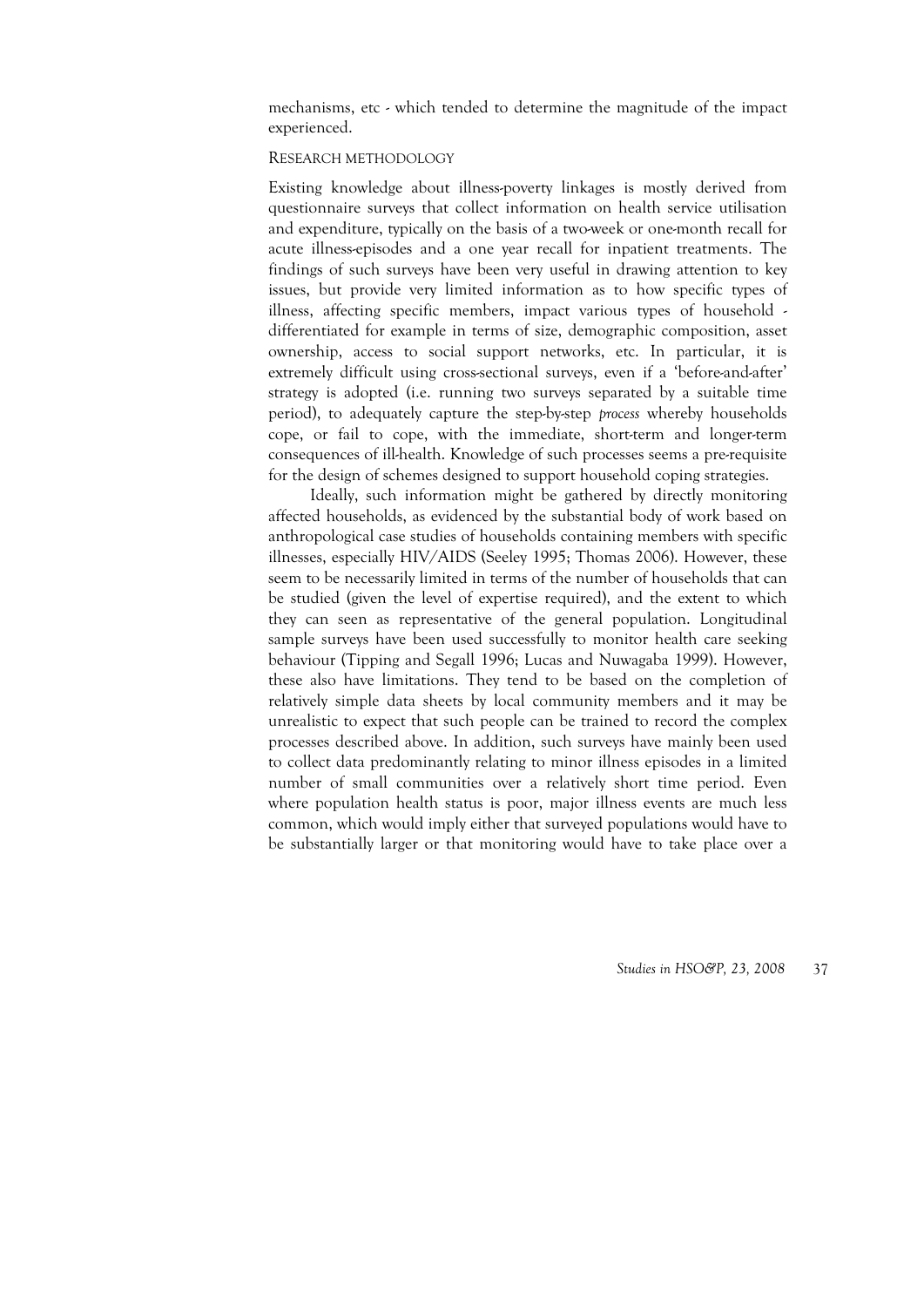much longer time period if a reasonably large sample were required. Scaling up in this way may be very difficult given that "organizational logistics and running costs, and the demand for a level of local expertise and participation" are identified as disadvantages of the approach (Tipping and Segall 1996). Long term monitoring of major illness would probably be feasible where a large population was already under long term surveillance (in sentinel sites, demographic surveillance sites, etc.), though in this instance serious ethical issues would be raised (i.e under what circumstance should those undertaking the monitoring intervene and in what ways?).

Given the known limitations of other available methods, the research strategy for POVILL was based on an innovative approach involving indepth, one-year retrospective studies of household affected by major illness using teams of social scientists. A limited number of geographical case studies, based on purposively selected counties in China and health districts in Cambodia and Lao PDR were undertaken. In each of these areas households affected by major illness were identified and studied using a two stage approach:

- A rapid and reasonably large-scale household questionnaire survey was undertaken using cluster sampling of households within the selected study areas. This aimed to identify households substantially affected by different categories of serious health problems and to estimate the proportions of such households in the population.
- The sampled households were analysed and classified into a number of strata based on the information provided by the questionnaire survey (the choice of stratification variables is indicated below). In-depth studies, typically requiring 1-2 person days, of a probability sample of the households in purposively selected strata were then undertaken by a team of social scientists.

One issue discussed at length during the design phase was whether to include a matching control group in order to assess the relative experiences of households which had/had not experienced a major illness. Such an approach had obvious attractions but was eventually discarded. This was partly on the basis of resource allocation. The desire to capture the diversity of illness experiences described above would clearly have been constrained to a greater or lesser extent if detailed studies on a comparator group had been undertaken. There also seemed limited benefit from a policy perspective in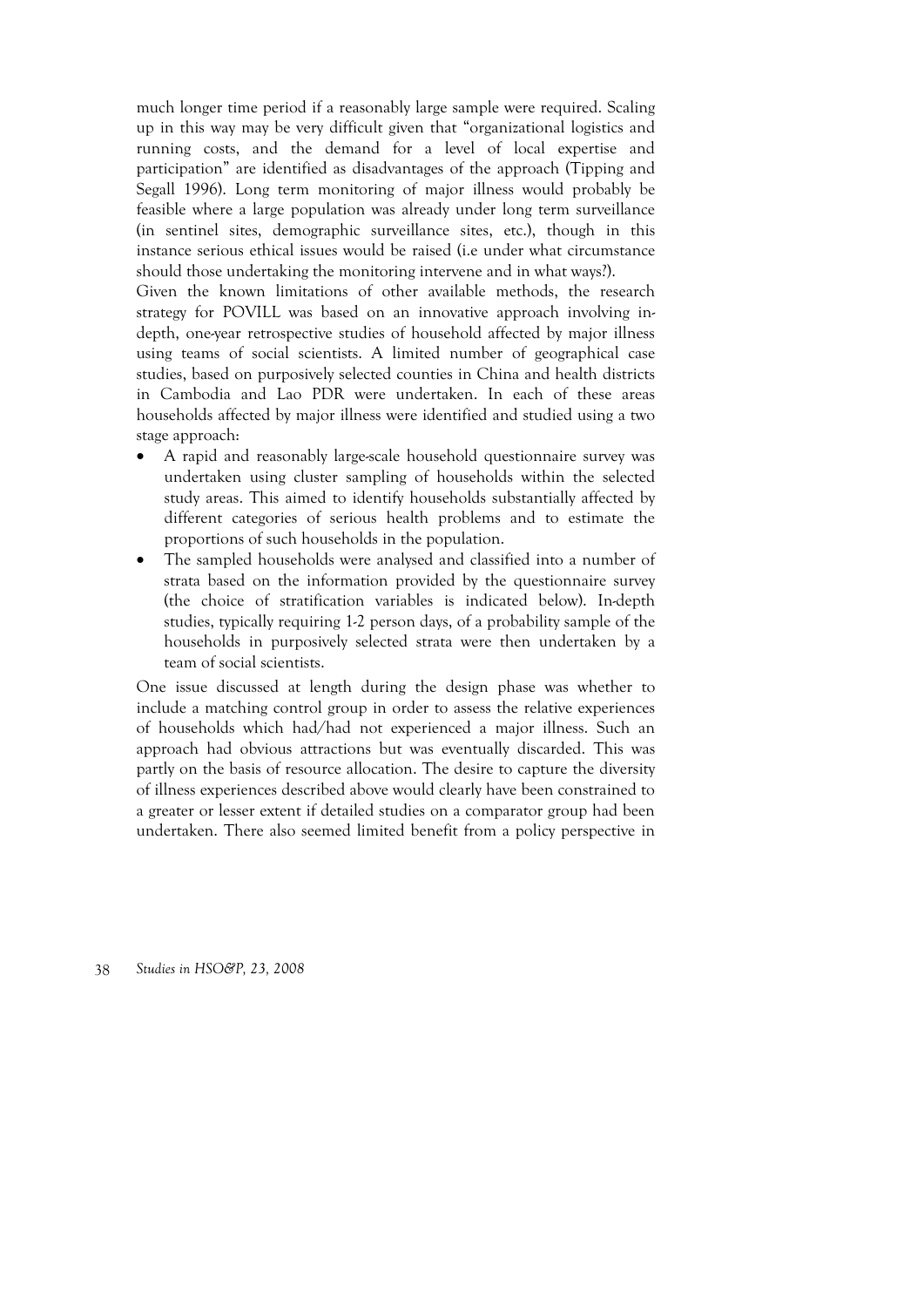determining that households which had suffered a major illness, defined above as one with the potential to have severe adverse effects on household livelihood strategies, had fared less well that those which had not. The converse finding would have been extremely interesting but would also have contradicted a considerable volume of existing research evidence, as discussed above, and was considered unlikely.

#### THE RAPID SURVEY

-

The rapid survey was undertaken in purposively selected study areas: two operational districts in Cambodia; two counties in each of two Chinese provinces; and two districts in each of three provinces in Laos. In each area, a multistage cluster sampling procedure was adopted to select village communities, each consisting of around 100 households. All households in these communities were enumerated, giving total samples of some 6,000 households in Cambodia, 12,000 in China and 3,000 in Laos. The sample sizes were based on evidence from existing surveys that in any given year around 5% of households might be affected by the type of major illnesses addressed by the project<sup>6</sup>. Thus it was intended to conduct in-depth exercises with around 300 households in Cambodia, 600 in China and 150 in Laos.

The primary purpose of the rapid survey was to identify households for the in-depth exercise. However, it was also intended to provide estimates of: (a) the proportions of households substantially affected (in terms of expenditures, income loss, additional care/labour burdens, increased debts, reduced assets, etc.) by specific categories of ill-health in the selected poor rural areas in each of the three countries; (b) the proportions reporting access to and use of formal or informal support mechanisms, with a particular focus on schemes specifically designed to support households suffering from health shocks. The survey questionnaire was administered to all the households in each village community by mobile teams of four trained enumerators. A generic version is available on request from the authors. Final versions varied somewhat from country to country, depending on local circumstances.

<sup>&</sup>lt;sup>6</sup> It is recognised that this was a subjective and somewhat arbitrary estimate, obviously dependent on the severity of health-related impact that would be used to identify a 'major illness'.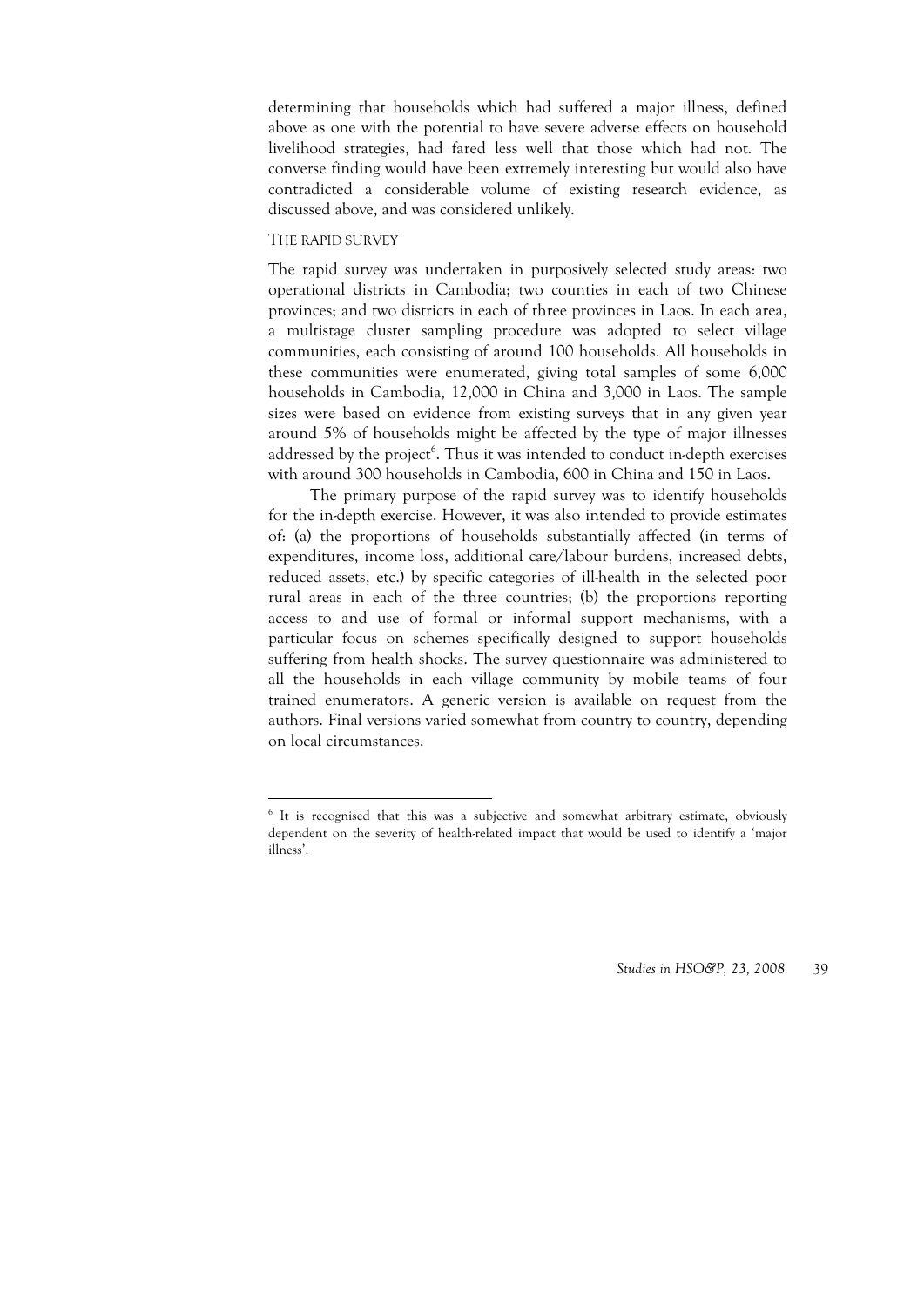The selection criteria for households to be included in the in-depth study varied between countries, depending on local circumstances and policy concerns. In line with the aims of the research, the underlying principle was that the households selected should have experienced a health shock that had the potential to severely affect their livelihood options. Note that this allowed the inclusion both of households that had been severely damaged and households that coped reasonably well - possibly with the aid of support schemes - allowing interesting comparisons between these two groups. In each country, selection had to be based on the application of specified rules to the data obtained from the initial rapid survey, maintaining the statistical validity of estimation procedures. For example, in Cambodia disease-specific groups were selected, based on a limited number of serious diseases which were known to be highly prevalent and have very diverse characteristics in terms of their likely impact on affected individuals and households. In China, three mutually exclusive groups of households were selected on the basis of health expenditures and loss of labour time, irrespective of their specific health problems. Here the defining criteria were: inpatient expenditure  $> x$ ; (b) inpatient expenditure  $\leq x$  and outpatient expenditures  $>$ y; and (c) inpatient expenditure ≤ x, outpatient expenditure ≤ y and loss of productive labour time  $> z$ . The values x, y and z were determined by considering the levels of each variable that would be generally seen as posing a serious problem for the poor rural households in the areas studied. A random sample of households in each group was taken for the in-depth study. In Lao, final decisions on selection criteria are still under discussion.

#### THE IN-DEPTH STUDIES

The in-depth exercises collected both quantitative and qualitative data. One specific aim was to derive reasonably reliable estimates of a range of quantitative variables including incomes, expenditures on health care, financial support received, duration of illness or disability, etc. It was anticipated that the use of experienced researchers at this stage, and the time allocated to each household, should mean that such data was considerably more reliable and consistent than would be obtained from most surveys, which are typically undertaken by relatively junior enumerators working under tight time constraints. The qualitative components were intended to allow the researchers to gain an understanding of the overall process by which households had been impacted by ill-health and the coping strategies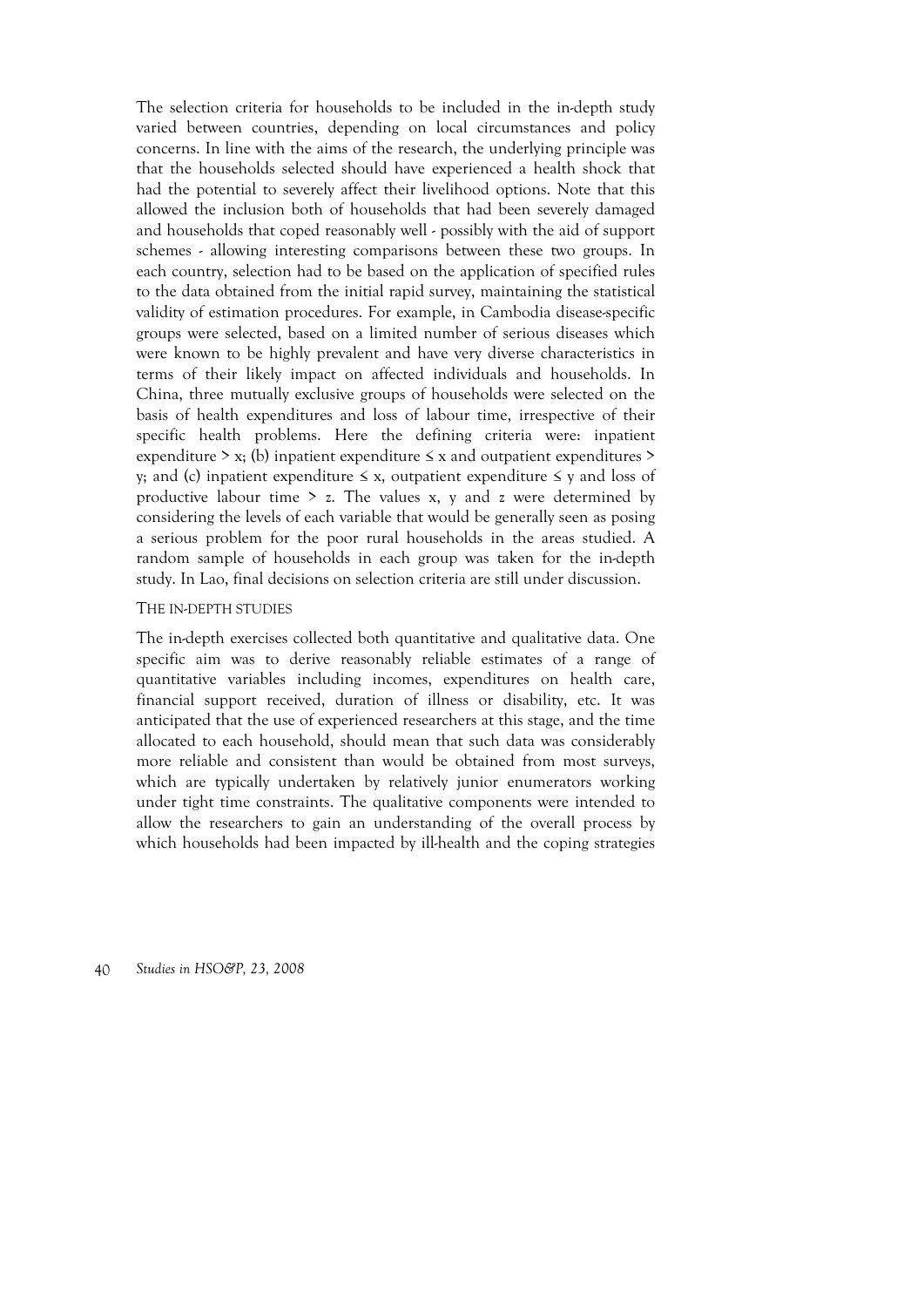adopted to mitigate that impact. It was also seen as a basis for researchers to assess and interpret the quantitative data, improve its quality (for example by using additional questions if it became clear that responses had been inappropriate) and generally allow more rigorous and thoughtful analysis and interpretation of findings.

Each in-depth exercise was typically carried out by a team consisting of two or more members, including at least one male and one female researcher, both with substantial field experience. Fieldwork was mainly based on extended interviews, usually undertaken over a one day period, with adult members of the selected households. These interviews used a combination of structured forms, to enter basic comparative data (generic version available on request from the authors), and a range of semistructured instruments. Discussions were sometimes recorded using a dictaphone if household members did not object. Because the study instruments were employed by experienced researchers, they were encouraged to use them in a flexible manner and to explore issues as they arose.

To allow a detailed assessment of the multidimensional poverty status/vulnerability of each household, basic data were collected on: level of education and participation in production activities for each member; estimated household incomes by source and expenditure flows by type; access to credit; participation in social and community activities; and household 'livelihood asset' ownership (covering physical, financial, human and social capital assets). A particular emphasis was placed on understanding the 'history' of relevant health problems, both from a health-seeking perspective and in terms of the consequences for different household members. Topics covered included: the physical impairment suffered by affected member(s), focusing on constraints on productive, domestic and social activities; healthcare seeking behaviour, including the cost and effectiveness of treatment; the various coping strategies adopted by household members at different times; financial and other types of support provided from both formal and informal sources; and the role played by livelihood assets and other contextual factors. By investigating the *process* which was set in motion by the onset of health problems, the aim was to understand why some households had been driven into extreme poverty while others maintained or occasionally even improved their standard of living. It was hoped that this would allow identification of the key points in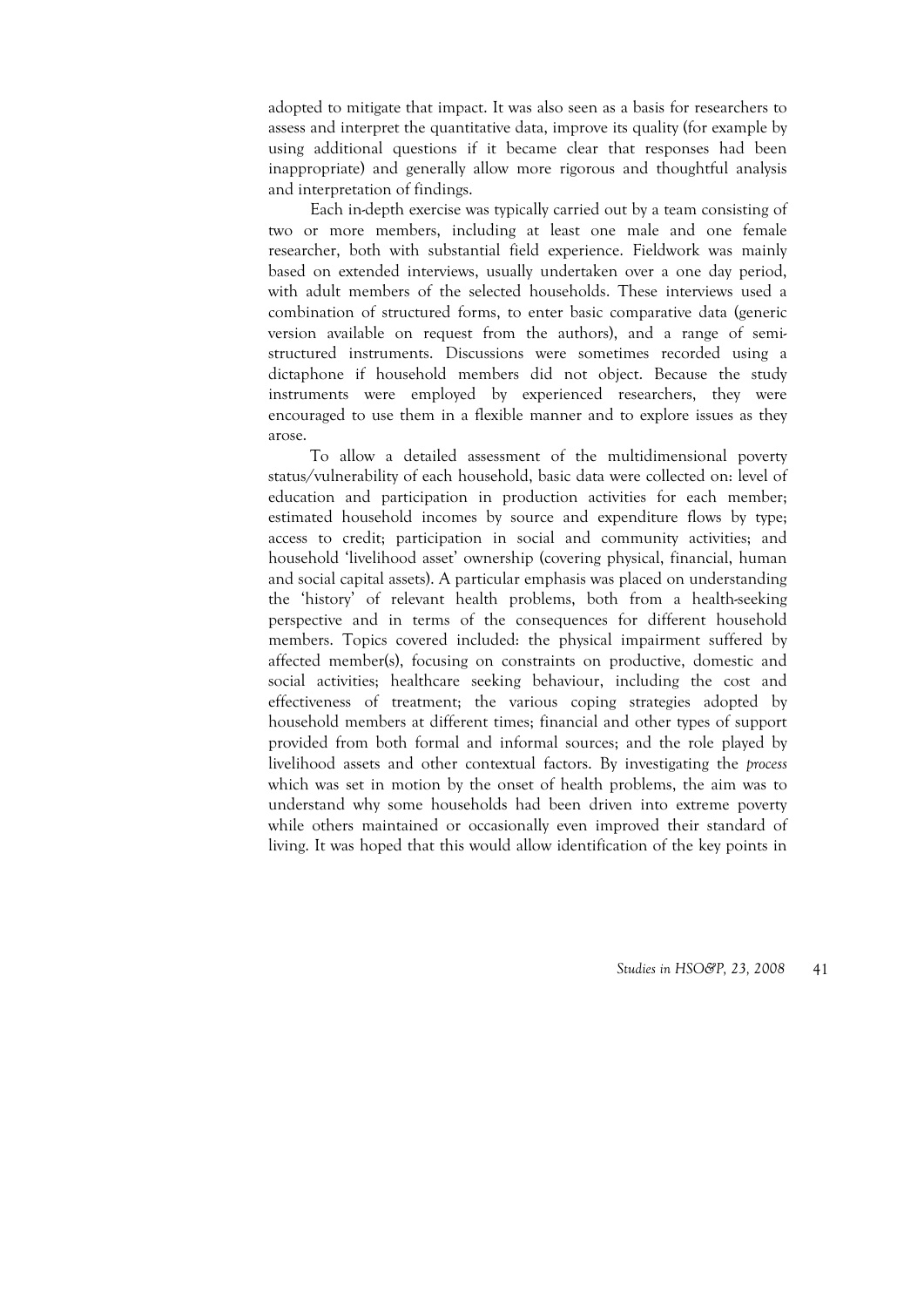that process at which external assistance might have been proved most beneficial..

An 'illness narrative' (Groleau *et al*. 2006) - which sought to document the history of each health problem addressed was used to provide the underlying framework for other aspects of the study. For example, one key area of interest was to assess the financial assets of the household at the time when the illness started and monitor how these changed as the illness progressed, possibly with increased expenditures on health care and/or decreased income generation. Similar issues arose in relation to the varying work loads of different family members in response to changing demands for additional household care or ability of the sick person to undertake normal activities. The first stage in the interview was therefore to establish the sequence of 'events' from the onset of the illness to the present date.

The interviewer would first obtain a general outline of the sequence of events, asking simple questions such as "when did you first become aware of the problem?" (if it started during the year) or "how was your health at the start of the year?" (if it started before the beginning of the year) and "what happened next?". A timeline was to be drawn (on paper or on the ground) such that the respondent(s) had a visual display which they could amend as the interview proceeded. A simplified illustrative example is shown as Figure 1. The dashed line represents the overall health of the affected person as assessed by the respondents.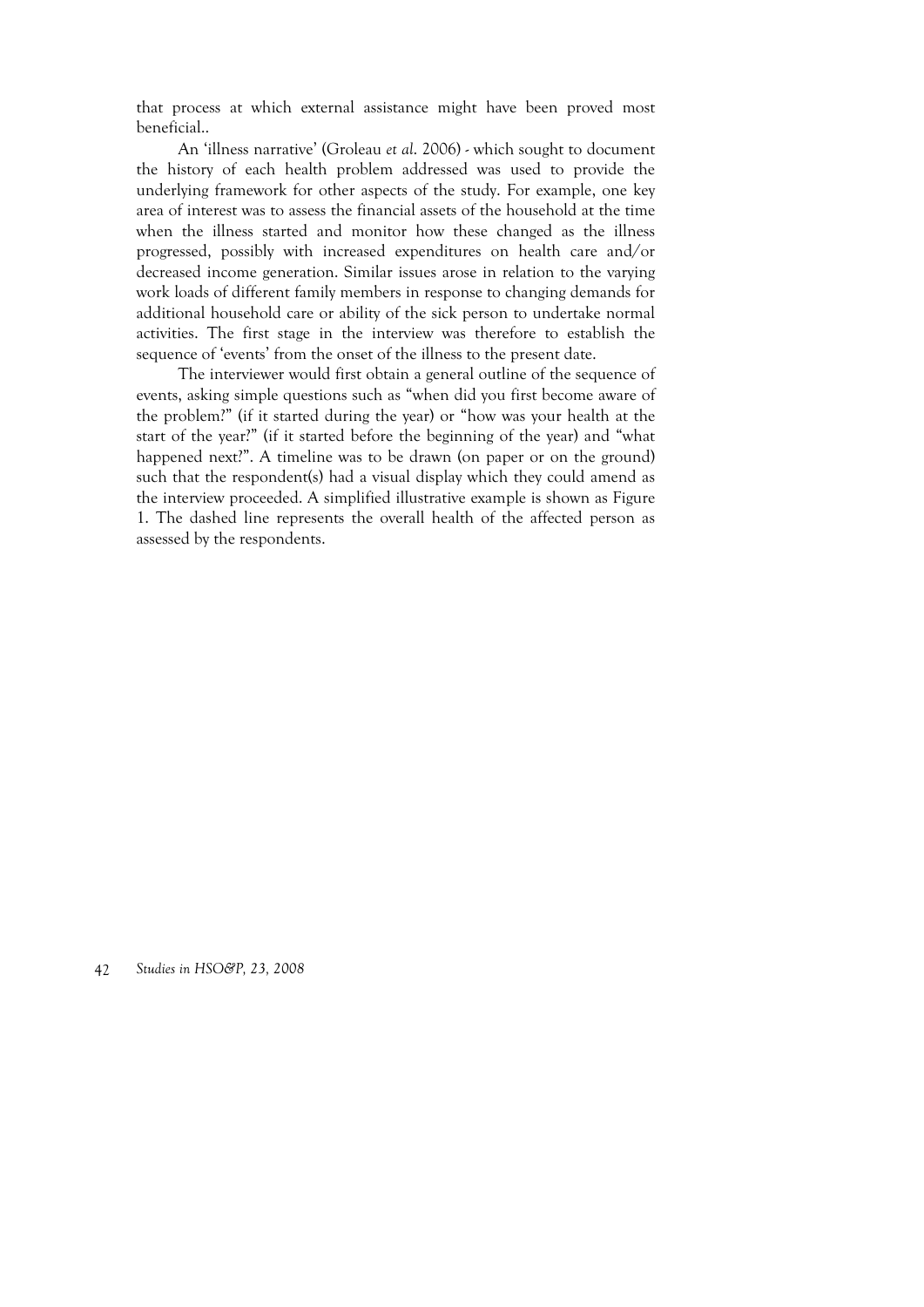**Figure 1. Illustrative one year time-line.** 



The next stage was to check that all significant events had been recorded, using an event list based on that shown in able 1. Questions might be of the form: "were there any other times when you sought advice or treatment from a health provider?", "did you use any other medicine or receive other treatments apart from those you mentioned?", "how did you raise the money to pay for that treatment?", "did anyone help you at that time?", and so forth. The primary aim was to understand the *sequence* of events - not their precise timing. Indications that one event happened 'soon after' another or 'several months later' were seen as perfectly adequate for analysis and interpretation. Similarly, the aim when gathering quantitative data was to obtain a reasonably accurate estimate, not to seek undue precision. Once the time line had been established, the interviewers attempted to obtain a fuller understanding of each event on the line. The task for the researchers was not to ask a set list of questions but to discuss events in turn and ensure that they had assembled key items of data on each, using the structured recording forms. Note that some of this information would have been obtained in establishing the time line and that information on one event might have been provided when discussing another.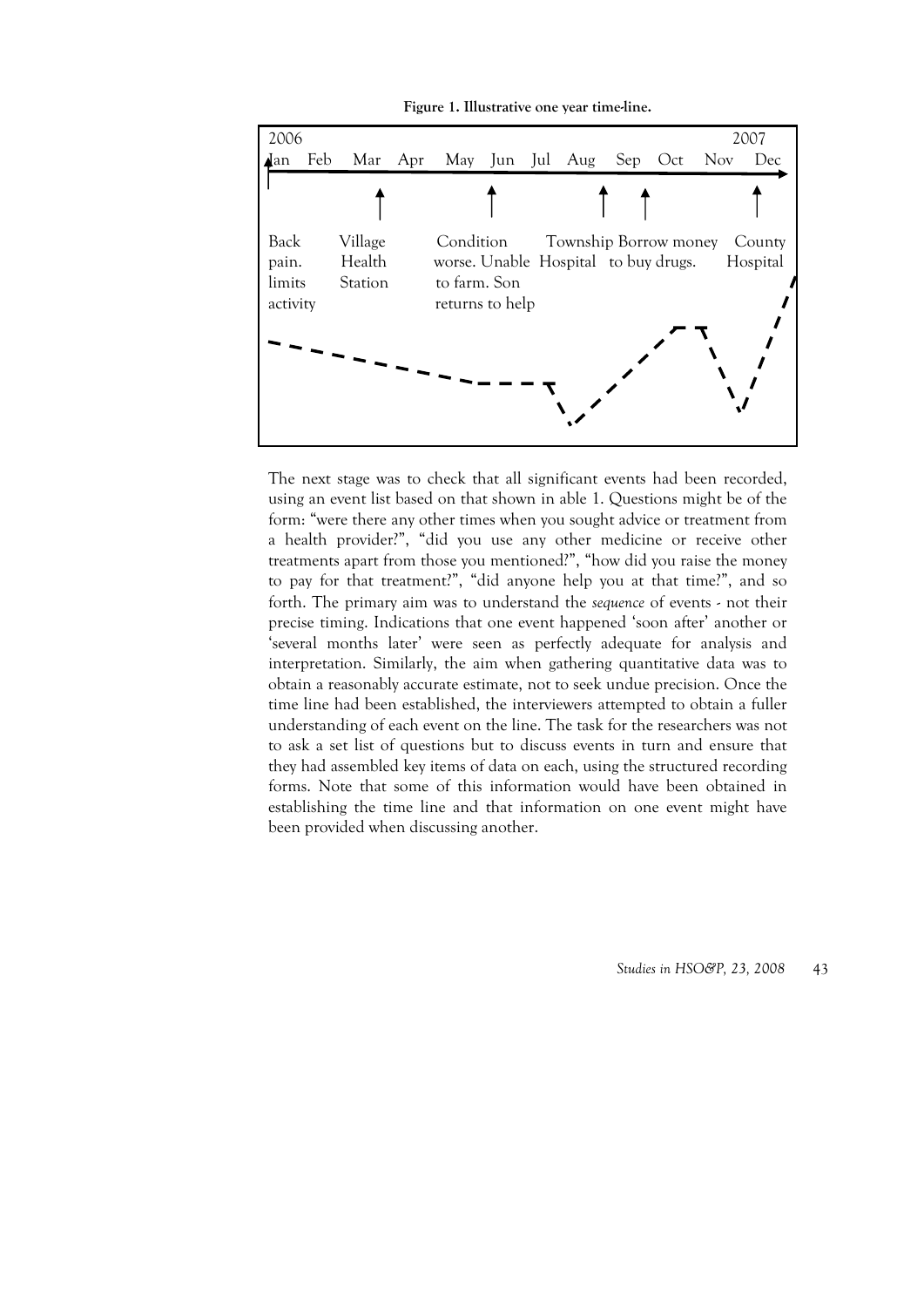#### **Table 1. Time Line Events and Attributes**

*Change in health status:* 

- Symptoms and severity (specific symptoms / pain, mobility, etc.)
- Limitations on production, household, or 'basic living' tasks (duration, constraints)

*Self- treatment:* 

- Type of treatment
- Drugs taken
- Source of treatment/drugs
- Cost of treatment/drugs

*Out-patient consultations:* 

- Type of provider
- Distance travelled to provider
- Did they identify the problem (diagnosis)
- What treatment was prescribed
- Was the treatment followed
- Expenses involved: travel/fees/drugs/gifts/other
- How was money raised
- Satisfaction with provider

*In-patient episodes* 

- Type of provider
- Distance travelled to provider
- Did they identify the problem (diagnosis)
- Length of stay
- Reason for discharge
- Expenses involved: travel/fees/drugs/gifts/other
- How was money raised
- Satisfaction with provider

*Seeking and/or obtaining assistance from anyone outside the household* 

- Individual(s) or institution approached
	- Type of help sought
- Type of help obtained (labour, goods, cash, exemption from charges, etc.)
- Details of help obtained (labour time, quantity of goods, cash amount received, services exempted, etc.)
- Satisfaction with help obtained
- *Asset sales and borrowing:* 
	- Assets sold
	- Money borrowed
	- Source of loan
	- Amount of loan

*Other memorable good and bad events*

<sup>44</sup> *Studies in HSO&P, 23, 2008*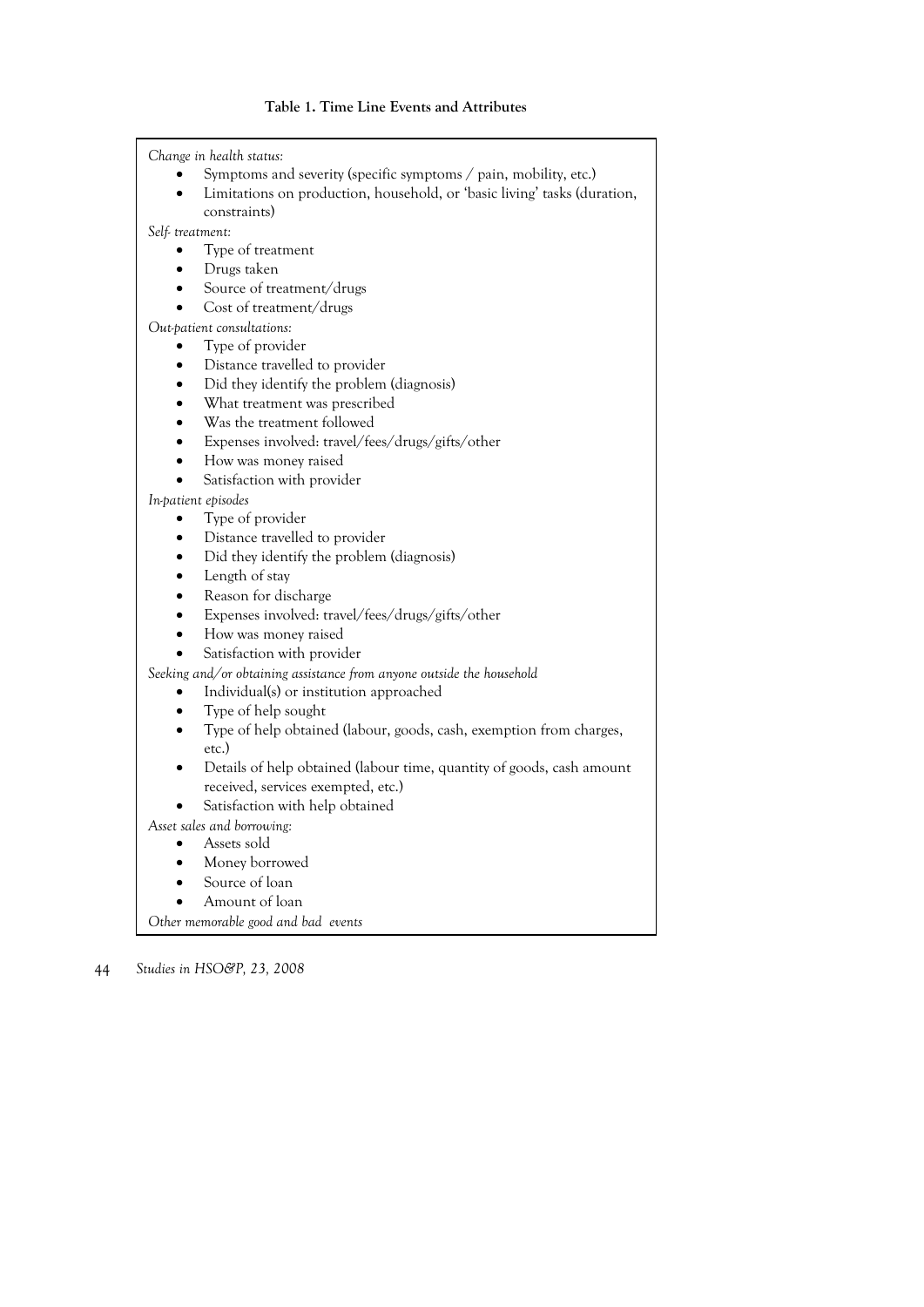### *Discussion*

<u>.</u>

The reliance on household survey data relating to the short-term recall of illness episodes and longer-term recall of hospitalisation evident in much of the literature on the impact of ill-health and health care seeking behaviour, has clearly not arisen by chance or oversight. It is in large part a consequence of the relative ease of gathering at least basic data on such events using traditional questionnaire surveys. Though there is considerable debate as to the relative advantages of one to four week recall periods for illness episodes (e.g. Keller *et al.* 1997), it is at least plausible that such timescales allow reasonably reliable responses to be obtained for questions relating to symptoms, onset and length of illness, care seeking behaviour, health care expenditures, etc. Similarly, it is usually assumed, perhaps with less certainty, that entering hospital is a sufficiently rare and memorable occurrence that respondents will be able to provide information on, for example, length of stay, diagnosis, treatment and cost of care, which are sufficiently accurate to justify detailed analysis and interpretation.

It has been argued above that in spite of the attractions of such traditional surveys, there is an urgent need from both academic and policy perspectives to go beyond the kind of information that they can deliver. Continuing to estimate the incidence of predominantly minor, acute, symptomatic illnesses such as fevers, coughs, episodes of diarrhoea, etc., or the proportion of such episodes which result in a visit to a facility described by the respondent as a pharmacy, clinic, health centre or hospital, is simply not sufficient to address existing serious knowledge gaps relating to the impact of ill-health on households or to guide policies intended to mitigate the effects of such impacts. Household survey data on those hospitalised may be of greater interest, if the sample size is sufficiently large to allow detailed disaggregation of what is typically a very small proportion of sampled individuals. However, a focus on inpatient treatment, many aspects of which can often be much more reliably researched by means of facility-based surveys<sup>7</sup>, typically fails to address the needs of the poor and poorest

<sup>&</sup>lt;sup>7</sup> There is a tendency in some countries to use data from large-scale household surveys as a substitute for conducting serious facility assessment exercises, which should include inpatient surveys. These have the great advantage of being able to combine facility records with respondent information. This approach is also used in the research project described here.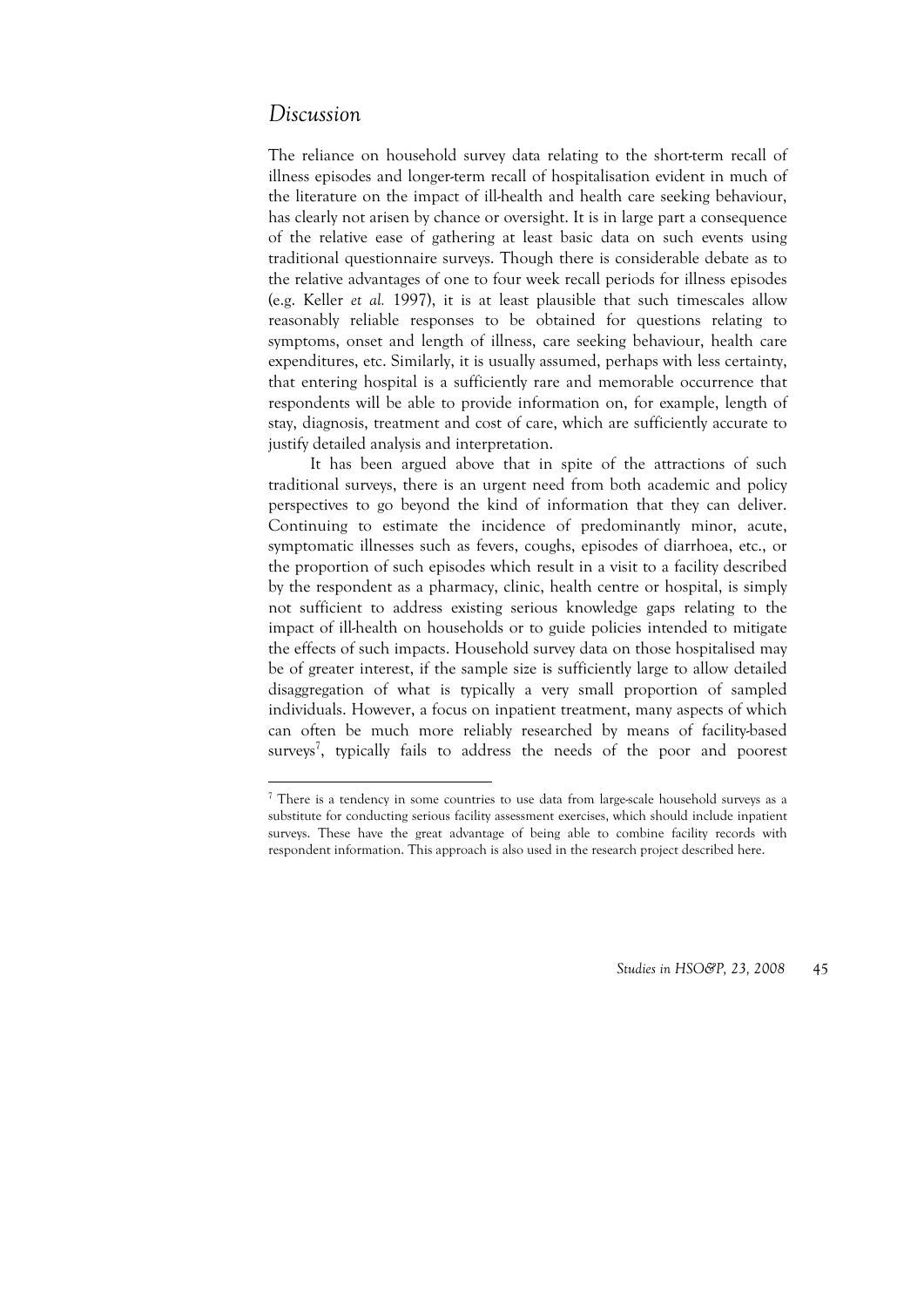individuals, who are least likely to access such treatment, and those who suffer from chronic conditions. This latter failure has become of increasingly concern as more and more evidence has emerged on the extent of chronic illness, even in poor populations, and the serious consequences for both affected individuals and other household and family members (WHO 2006).

The alternative approach described in this paper was developed partly from frustration with existing sources. It was seen by those involved as one potential way to address at least some of the concerns raised above. It lays no strong claim to originality, except possibly in terms of the application of recent methodological innovations in other areas to research on poverty and health. The emphasis on the need to consider dynamic processes, to acknowledge the diversity and complexity inherent in many of these processes and the requirement to adopt an interdisciplinary approach, integrating a wide range of quantitative and qualitative methods, reflects much current thinking in the general literature on poverty analysis (Addison, Hulme and Kanbur 2007). The use of visual time lines to promote discussion of illness events and elicit quantitative information relating to those events is closely aligned to recent work using 'life trajectory' diagrams (Baulch and Davis 2007; Davis 2006). The strategy of using an initial largescale survey to identify a target population for in-depth studies can be seen as a natural extension of the commonly adopted practice of using group-specific modules to gather data on nutrition, disability, etc. in national household survey questionnaires (e.g. NSSO 2003).

The overall value of the approach will of course have to be assessed in the light of research experience. However, as with any innovative methodology, the development process has already raised a number of potential limitations and concerns which will need to be addressed in any future applications. For example, the assumption that the design of the initial large-scale filtering survey would be relatively straightforward - with enumerators asking a comparatively short list of questions to determine if a surveyed household was a potential candidate for the in-depth study - has had to be abandoned. In many respects this reflects the range of healthrelated conditions and the diversity of impacts experienced by households which originally motivated the research. A series of value judgements had to be made as to how selection of target households should be undertaken. Should we only be concerned with households that had been seriously adversely affected by ill-health or was it just as important to include those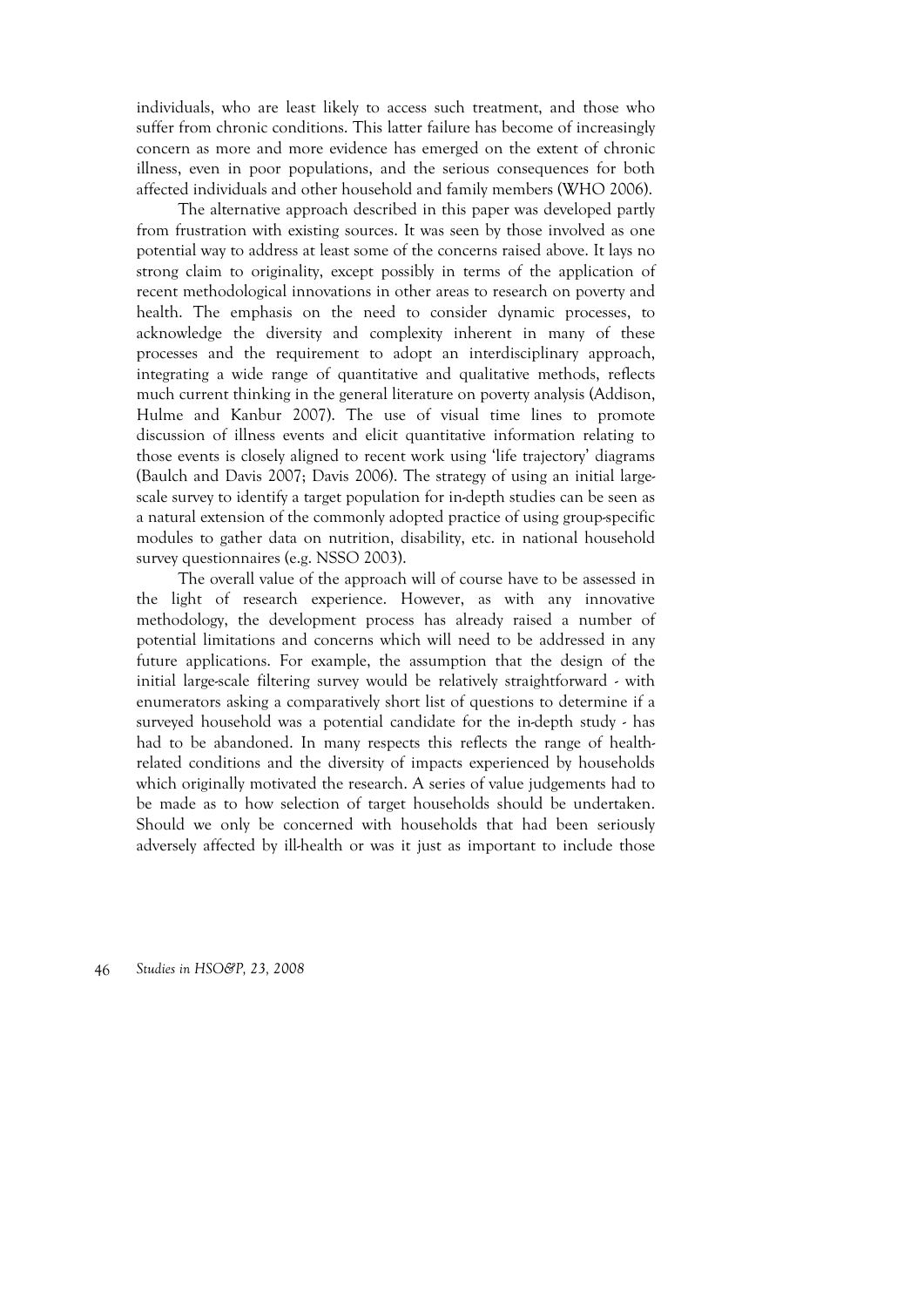that had adopted successful coping strategies, possibly with the assistance of government or other support schemes? Should the death of a household member automatically qualify that household for inclusion? How should the long-term physical disability of a household member be considered: in what respects was the situation of, say, an individual born with a limb deformity, essentially different from another suffering from crippling arthritis, if both conditions similarly affected their ability to cope with productive labour or household tasks? How could the impact of ill-health on household wellbeing be assessed if the household had also suffered from other serious shocks, for example crop failure or loss of employment?

One unresolved issue raised in the design phase was the extent to which we were making the most effective use of local knowledge. Given that we were specifically focusing on the variability of circumstances confronted by households experiencing serious illness, should we not seek to tap into the fund of detailed contextual knowledge possessed by local health workers and health system managers, or even local government officials and community based organisations, on the basis that they would be able to guide us through the key health-related concerns voiced by their constituents and associated coping strategies of greatest relevance. The design team did include a number of senior health and other government officials from each country but they could obviously not be expected to have the detailed local knowledge that might be available to their community-based colleagues. It was pointed out that they could be risks in placing too great a reliance on this source. For example, in many areas the health sector tended to be highly male-dominated and it was possible that what might be key health concerns or preferred coping strategies for women would be downplayed or simply not well understood. Potential social or political biases, for example in relation to minority groups, would also have to be considered. In the case of health conditions which were to some degree stigmatised, local agencies might tend, consciously or unconsciously to underestimate their prevalence. Partly under time pressures and partly because of the complexities of integrating this knowledge base, there was no serious attempt to systematically follow this approach, other than though ad-hoc discussions with local key informants. However, it is an interesting methodological avenue that should be further explored.

One major concern of those designing the field work was the extent to which the attempt to conduct in-depth studies on a scale much larger than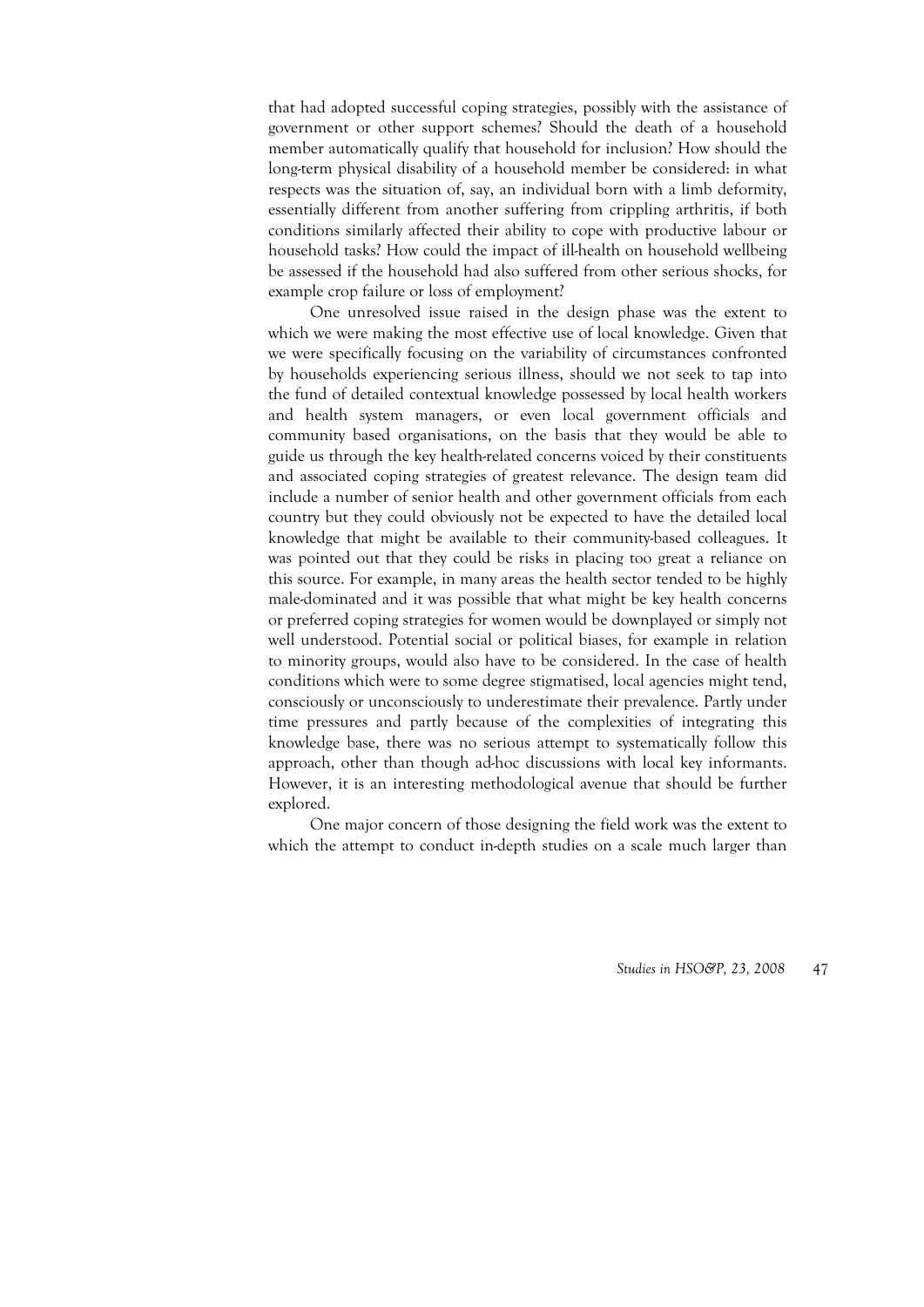usual would result in novel and often daunting challenges for those social scientists undertaking the household investigations. As opposed to the tasks normally associated with large scale surveys, these individuals were tasked not to act as enumerators completing a questionnaire but rather to use their research skills in an independent and creative fashion to gather and record a wide diversity of detailed quantitative and qualitative information on a relatively large sample of households. A number of the techniques and methods required might be familiar but they would previously been associated with much smaller-scale household case study exercises. Moreover, researchers were to be encouraged to interact with multiple household members and adapt the methodology to the specific household context that ill-health had created, for example varying the sequence of topics addressed to allow for the particular preoccupations of various household members. It was recognised that meeting these requirements while maintaining the relaxed, conversational approach on which the effectiveness of the methodology crucially depends, would require the allocation of substantial researcher time to each household investigation.

The in-depth researchers would also have to take on the difficult task of convincing household members, who in many cases would have been through, or be going through, an extremely distressing experience, to discuss that experience at length. It was recognised that cumulative exposure to such distress might also have a considerable impact on the researchers themselves, particularly as there would inevitably be cases where respondents expressed the hope that taking part in the study would lead to practical support, whatever initial statements were made to the contrary. It was therefore seen as essential to provide extended periods of rest for researchers between groups of interviews in order to maintain their morale. Overall, it is seen as extremely important to the success of the methodology that the burden on the field researchers be strictly limited, allowing them to operate as far as practicable in a relaxed and unhurried manner. The adoption of excessive targets in terms of household interviews per individual or unreasonable demands for information on each case would risk severe damage to the quality of their work and hence to the primary objectives of the research.

Finally, the development of the methodology has led to discussions of a much more general issue which will only be partially addressed in the current project. This relates to a familiar but still intractable concern, the extent to which the traditional household unit should remain the primary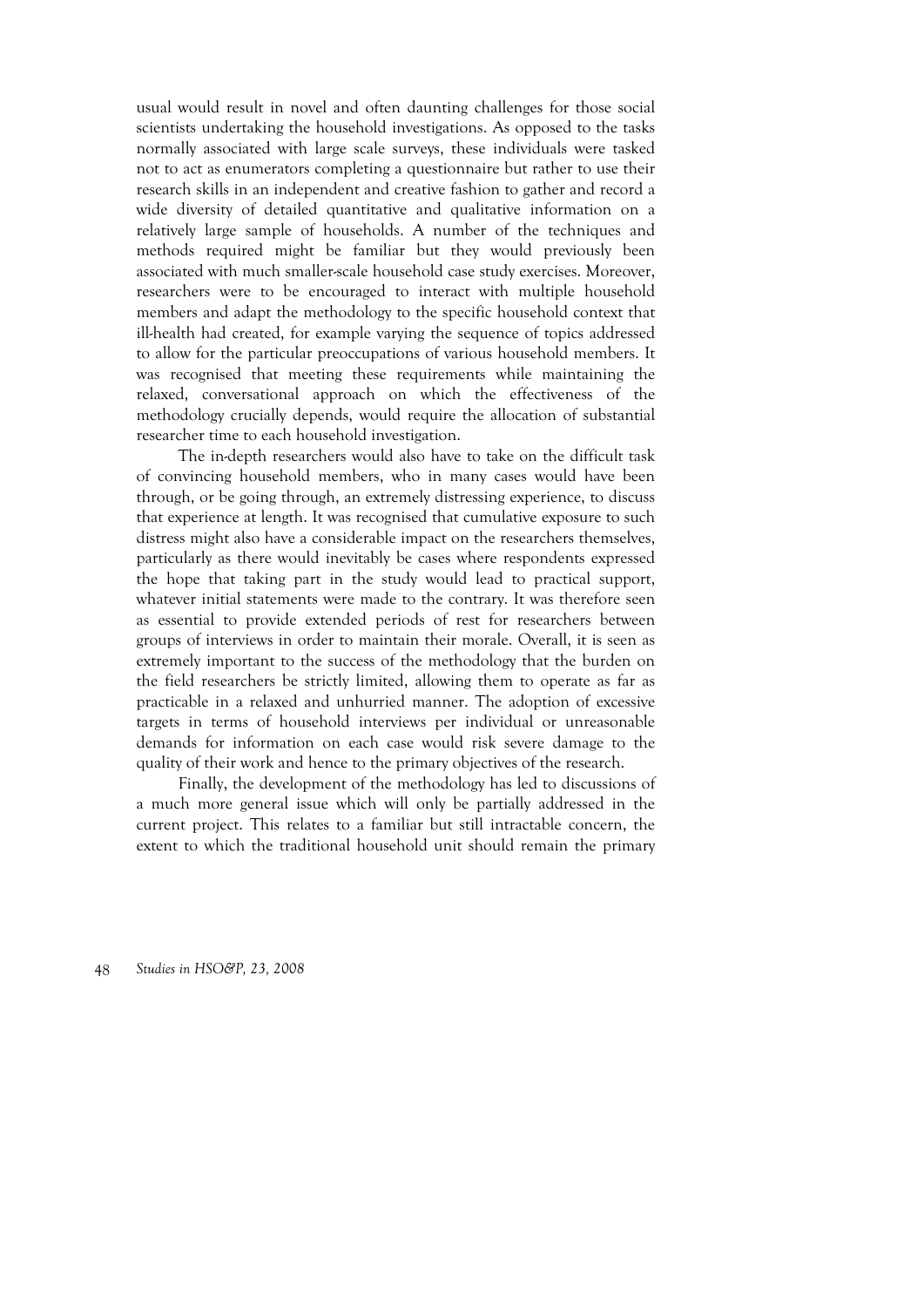focus for data collection and analysis. This issue has been frequently raised but rarely addressed in relation to large scale surveys. The general attitude seems to be that while the limitations of the household focus must be recognised, they are not sufficiently serious to warrant the radical revision of research methodology required if it were to be abandoned (O'Laughlin 1999). It may be that such a position was perfectly reasonable. However, in recent times it has become evident that in many countries, including those which are included in the current research, the nature of rural households has radically changed, to the extent that it is often extremely difficult to argue that they can be described as more or less autonomous economic units for research purposes.

For example, many of those described as 'household members' are living away from home as 'temporary' migrant workers but typically play a major role in both income and expenditure aspects of the household economy. They will often fund investments that determine future production and independently purchase goods and services intended to benefit all members of that household, whether resident or not. In some case they may provide accommodation, care and financial support to other 'household members' that allows them to access urban health care facilities. Treating their involvement in the household economy simply in terms of their 'transfer payments' seems wholly inadequate. For example, in the context considered here, the impact of the serious illness of such a migrant worker may have even more damaging implications for a rural household than the similar illness of a resident member. This raises very difficult problems in terms of practical research strategies. Even with the detailed indepth interviews proposed, it does not seem realistic to suggest gathering detailed and reliable information on many aspects of an identified major illness - progression of the illness, treatments, costs, etc. - where it involves a household member who is living elsewhere. Work on designing the current project has clearly identified this as a serious problem and some modifications to the research instruments and procedures have been undertaken to take account of it. However, much more thought will be required to determine a truly satisfactory solution.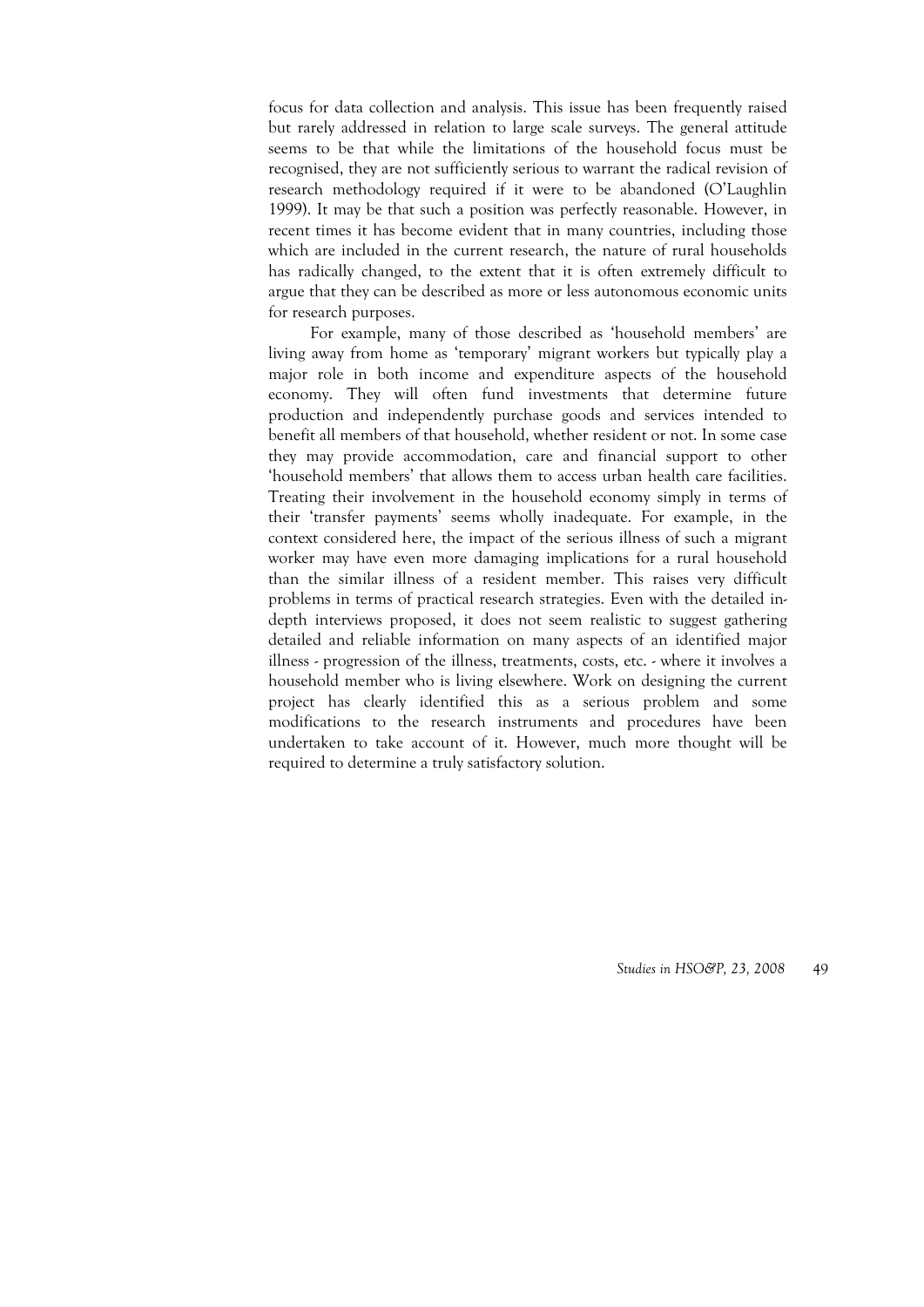# *References*

Addison T, Hulme D, Kanbur R (2007). Poverty dynamics: Measurement and understanding from an interdisciplinary perspective. www.arts.cornell.edu/poverty/kanbur/AddisonHulmeKanburPovertyDynam icsIntro.pdf . Accessed February 16, 2008.

Baulch B and Davis PR (2007). Poverty dynamics and life trajectories in rural Bangladesh. *Paper prepared for the Wellbeing in International Development Conference*, 28-30 June 2007, University of Bath, Bath, UK.

Davis P (2006). Poverty in time: Exploring poverty dynamics from life history interviews in Bangladesh. *CPRC Working Paper 69*. Chronic Poverty Research Centre.

Ensor T (2003). *Consumer-led demand side financing for health and education: an international review*. WHO/BAN/DSF/03.1. World Health Organisation. Bangladesh. Accessed 2 April 2008. http://www.whoban.org/dsf\_international\_review.pdf

Ernst E and Herxheimer A (1996). The power of placebo, *British Medical Journal,* **313** : 1569-1570.

Fabricant SJ, Kamara CW, Mills A (1999). Why the poor pay more: household curative expenditures in rural Sierra Leone, *International Journal of Health Planning and Management,* **14** : 179–199.

Gertler P and Gruber J (2002). Insuring consumption against illness, *The American Economic Review,* **92** : 51–70.

Gilson L (2005). Editorial: building trust and value in health systems in lowand middle-income countries, *Social Science and Medicine*, **61** : 1381–1384.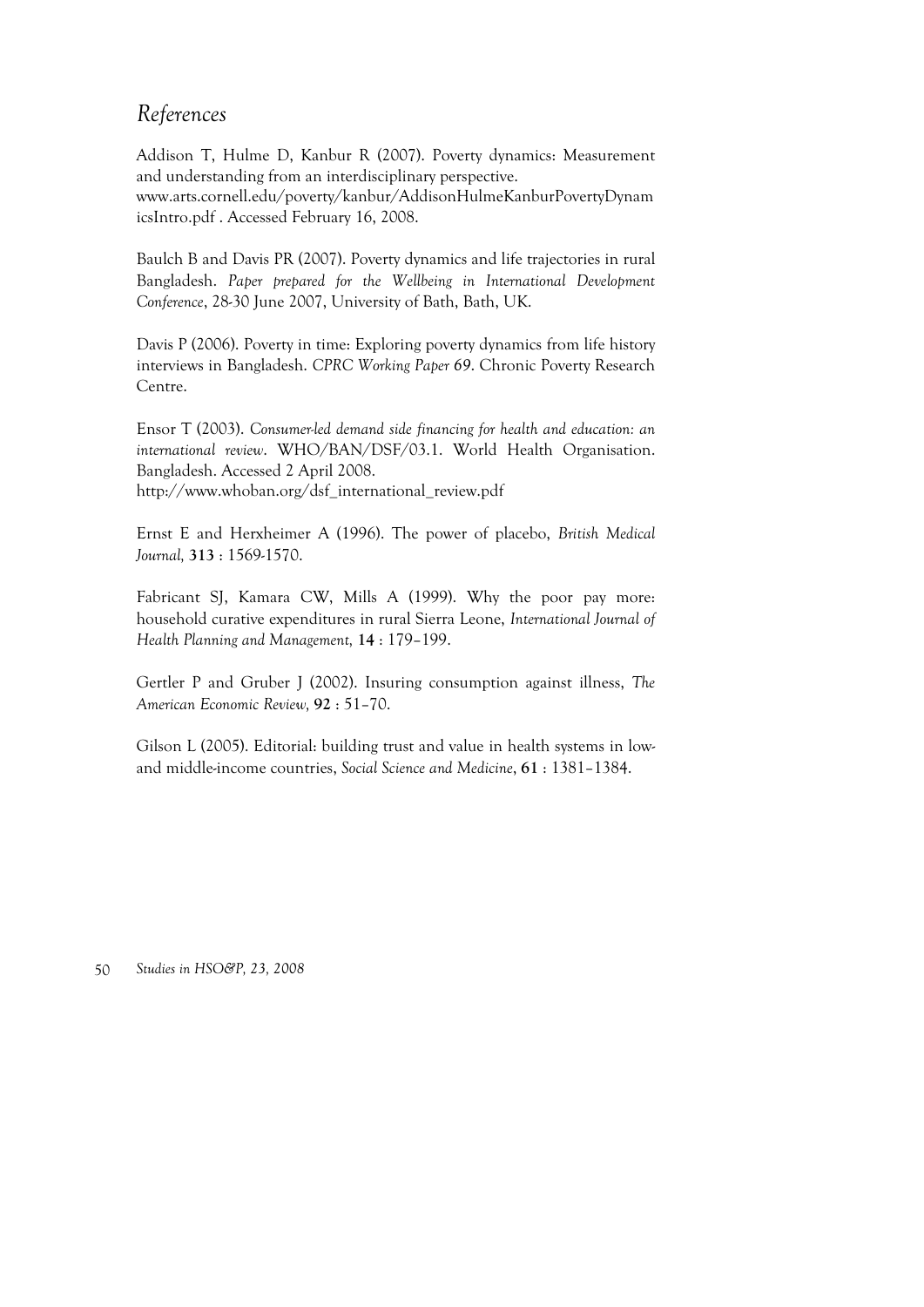Groleau D, Young A and Kirmayer LJ (2006). The McGill illness narrative interview (MINI): An interview schedule to elicit meanings and modes of reasoning related to illness experience, *Transcultural Psychiatry*, **43,** 4 : 671– 691.

Hammer J and Berman P (1995). Ends and means in public health policy in developing countries, *Health Policy,* **32** : 29-45.

Knaul FM, Arreola-Ornelas H, Méndez-Carniado O *et al*. (2006). Evidence is good for your health system: policy reform to remedy catastrophic and impoverishing health spending in Mexico, *Lancet*, **368** : 1828-41.

Keller D, Bayliss MS, Ware JE, Jr, Hsu MA, Damiano AM and Goss TF (1997). Comparison of responses to SF-36 health survey questions with oneweek and four-week recall periods, *Health Services Research,* **32**, 3 : 367–384.

Krishna A (2006). 'Subjective assessments, participatory methods and poverty dynamics: the stages of progress method', draft paper for the Workshop on Concepts and Methods for Analyzing Poverty Dynamics and Chronic Poverty, 23 to 25 October 2006, University of Manchester, UK.

Leonard L (2005). Where there is no state: household strategies for the management of illness in Chad, *Social Science and Medicine,* **61** : 229–243.

Lucas H and Nwagaba A (1999). Household coping strategies in response to the introduction of user charges for social services: a case study on health in Uganda, *IDS Working Paper 86*.

Meessen B, Zhenzhong Z, Van Damme W, Devadasan N, Criel B and Bloom G (2003). Editorial: Iatrogenic poverty, *Tropical Medicine and International Health,* **8**, 7 : 581–584.

Mills A, Rasheed F and Tollman S (2006). "Strengthening health systems." in *Disease Control Priorities in Developing Countries (2nd Edition)*, ed. , 87-102. New York: Oxford University Press. Chapter 3.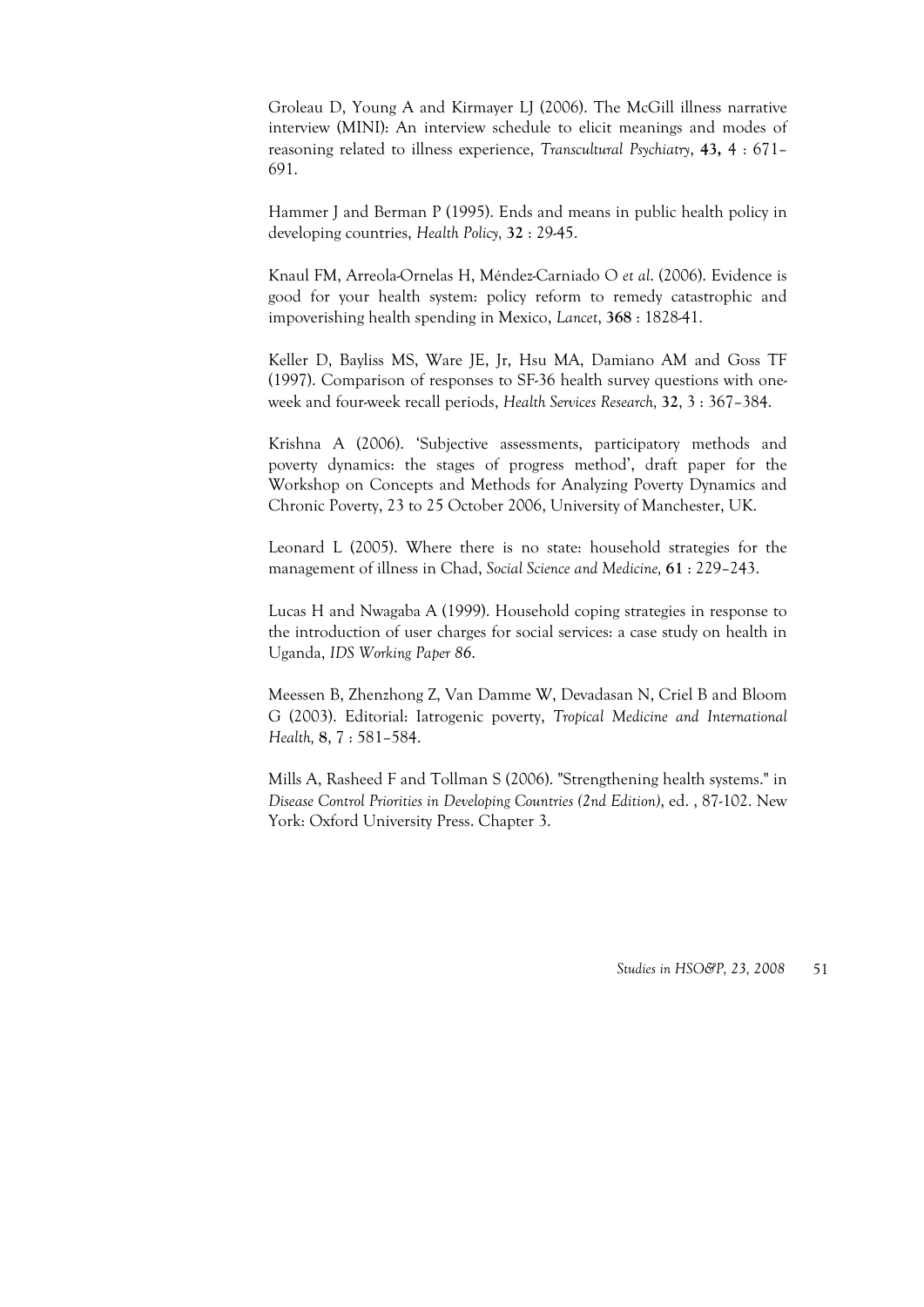Narayan D, Chambers R, Kaul Shah M and Petesch P (2000). Voices of the poor: Crying out for change. New York, N.Y: Published for the World Bank, Oxford University Press.

National Sample Survey Organisation (NSSO) (2003). Disabled persons in India. NSS 58th round (July–December 2002). *Report No. 485 (58/26/1)*. Ministry of Statistics and Programme Implementation. Government of India.

OECD/DAC (2001). The DAC Guidelines Poverty Reduction, OECD, Paris.

O'Laughlin B (1999). In Defence of the household: Marx, gender and the utilitarian impasse. *ISS Working Paper 289*. Institute of Social Studies. The Hague.

Russell S and Gilson L (2006). Are health services protecting the livelihoods of the urban poor in Sri Lanka? Findings from two low-income areas of Colombo, *Social Science and Medicine*, **63** : 1732-1744.

Russell S (2005). Treatment-seeking behaviour in urban Sri Lanka: trusting the state, trusting private providers', *Social Science and Medicine,* **61** : 1396- 1407.

Russell S (2004). The economic burden of Illness for households in developing countries: a review focusing on malaria, tuberculosis, and human immunodeficiency virus/acquired immunodeficiency syndrome, *American Journal of Tropical Medicine and Hygiene*, **71,** Suppl 2 : 147–155.

Sauerborn R, Adams A, Hien M (1996). Household strategies to cope with the economic costs of illness, *Social Science and Medicine,* **43** : 291–301.

Seeley JA, Kajura EB and Mulder DW (1995). Methods used to study household coping strategies in rural South West Uganda, *Health Policy and Planning*;, **10,** 1 : 79-88.